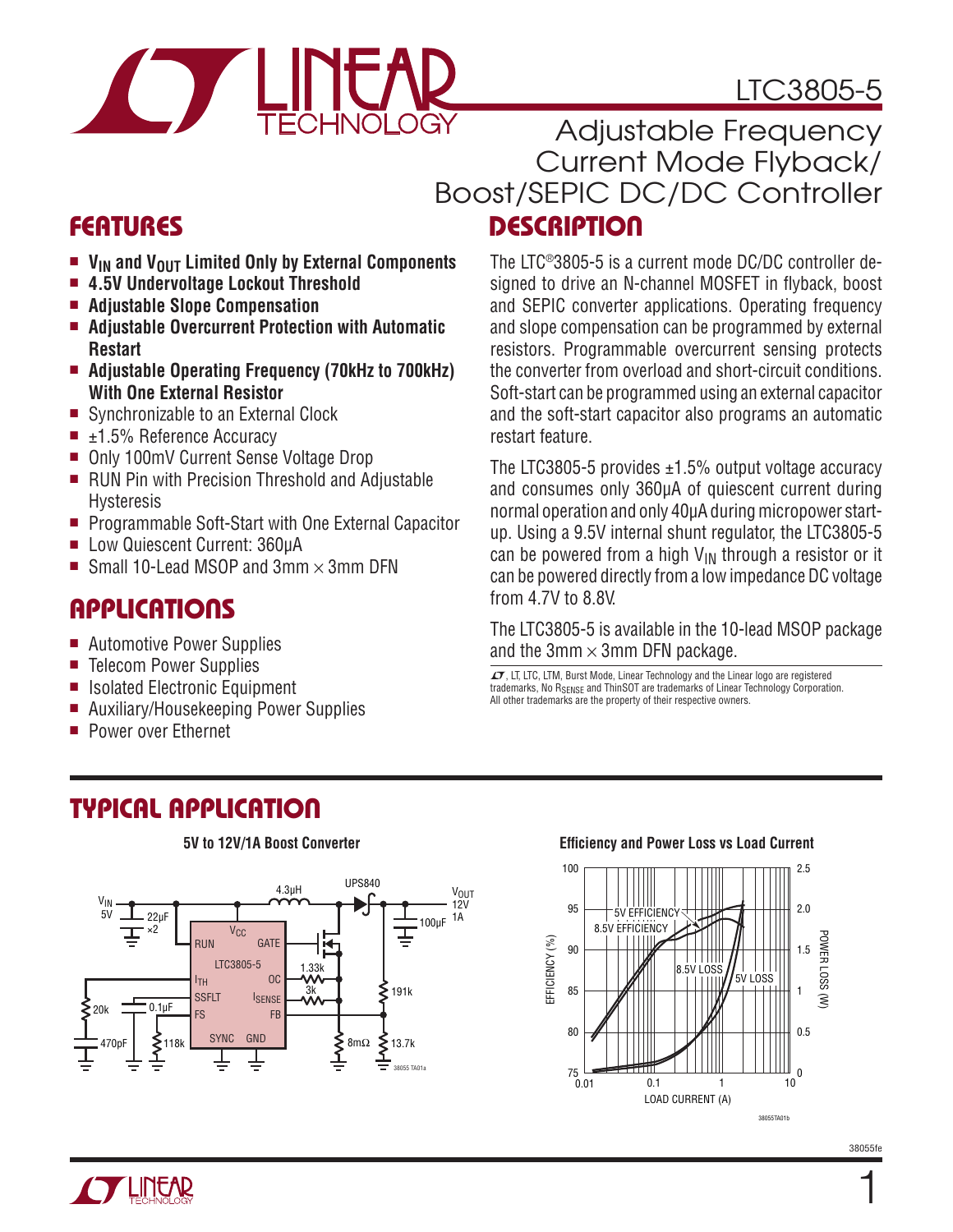## ABSOLUTE MAXIMUM RATINGS **(Note 1)**

V<sub>CC</sub> to GND

| <b>Operating Junction Temperature Range</b>                                 |
|-----------------------------------------------------------------------------|
|                                                                             |
|                                                                             |
| Lead Temperature (Soldering, 10 sec)                                        |
|                                                                             |
| *LTC3805-5 internal clamp circuit regulates V <sub>CC</sub> voltage to 9.5V |

## PIN CONFIGURATION



# ORDER INFORMATION

| <b>LEAD FREE FINISH</b> | <b>TAPE AND REEL</b> | <b>PART MARKING*</b> | <b>PACKAGE DESCRIPTION</b>             | <b>TEMPERATURE RANGE</b>            |
|-------------------------|----------------------|----------------------|----------------------------------------|-------------------------------------|
| ITC3805FMSF-5#PBF       | ITC3805FMSF-5#TRPBF  | <b>LTDGX</b>         | 10-Lead Plastic MSOP                   | $-40^{\circ}$ C to 85°C             |
| LTC3805IMSE-5#PBF       | LTC3805IMSE-5#TRPBF  | <b>LTDGX</b>         | 10-Lead Plastic MSOP                   | $-40^{\circ}$ C to 125 $^{\circ}$ C |
| LTC3805HMSE-5#PBF       | LTC3805HMSE-5#TRPBF  | LTDGX                | 10-Lead Plastic MSOP                   | $-40^{\circ}$ C to 150 $^{\circ}$ C |
| LTC3805MPMSE-5#PBF      | LTC3805MPMSE-5#TRPBF | <b>LTDGX</b>         | 10-Lead Plastic MSOP                   | $-55^{\circ}$ C to 150 $^{\circ}$ C |
| LTC3805EDD-5#PBF        | ITC3805FDD-5#TRPBF   | LDHB                 | 10-Lead (3mm $\times$ 3mm) Plastic DFN | $-40^{\circ}$ C to 85°C             |
| LTC3805IDD-5#PBF        | LTC3805IDD-5#TRPBF   | LDHB                 | 10-Lead (3mm $\times$ 3mm) Plastic DFN | $-40^{\circ}$ C to 125 $^{\circ}$ C |

Consult LTC Marketing for parts specified with wider operating temperature ranges. \*The temperature grade is identified by a label on the shipping container. Consult LTC Marketing for information on lead based finish parts.

For more information on lead free part marking, go to: http://www.linear.com/leadfree/

For more information on tape and reel specifications, go to: http://www.linear.com/tapeandreel/

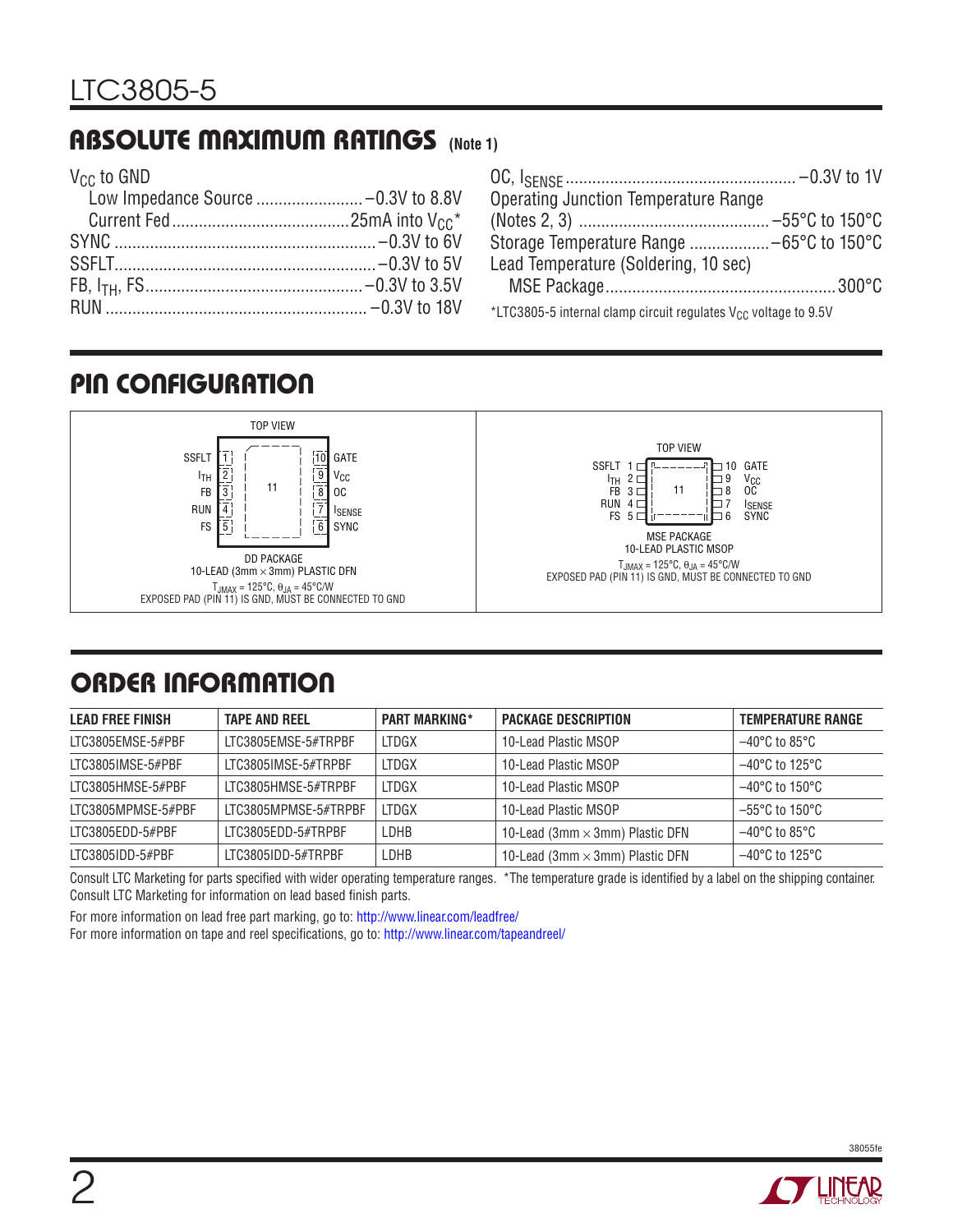### **ELECTRICAL CHARACTERISTICS** The  $\bullet$  denotes the specifications which apply over the specified operating

junction temperature range, otherwise specifications are at T<sub>A</sub> = 25°C, V<sub>CC</sub> = 5V, unless otherwise noted (Note 2).

| <b>SYMBOL</b>           | <b>PARAMETER</b>                        | <b>CONDITIONS</b>                                                                                                                                                                                                                                                                                                                        |                                     | <b>MIN</b>                                | <b>TYP</b>                                | <b>MAX</b>                                | <b>UNITS</b>                          |
|-------------------------|-----------------------------------------|------------------------------------------------------------------------------------------------------------------------------------------------------------------------------------------------------------------------------------------------------------------------------------------------------------------------------------------|-------------------------------------|-------------------------------------------|-------------------------------------------|-------------------------------------------|---------------------------------------|
| VTURNON                 | V <sub>CC</sub> Turn-On Voltage         | V <sub>CC</sub> Rising                                                                                                                                                                                                                                                                                                                   | $\bullet$                           | 4.3                                       | 4.5                                       | 4.7                                       | $\mathsf{V}$                          |
| VTURNOFF                | V <sub>CC</sub> Turn-Off Voltage        | V <sub>CC</sub> Falling                                                                                                                                                                                                                                                                                                                  | $\bullet$                           | 3.75                                      | 3.95                                      | 4.15                                      | $\mathsf{V}$                          |
| VHYST                   | V <sub>CC</sub> Hysteresis              |                                                                                                                                                                                                                                                                                                                                          |                                     |                                           | 0.55                                      |                                           | $\vee$                                |
| V <sub>CLAMP1mA</sub>   | V <sub>CC</sub> Shunt Regulator Voltage | $I_{CC} = 1mA, V_{RUN} = 0$                                                                                                                                                                                                                                                                                                              | $\bullet$                           | 8.8                                       | 9.25                                      | 9.65                                      | $\vee$                                |
| V <sub>CLAMP25mA</sub>  | V <sub>CC</sub> Shunt Regulator Voltage | $I_{CC} = 25mA, V_{RUN} = 0$                                                                                                                                                                                                                                                                                                             |                                     | 8.9                                       | 9.5                                       | 9.9                                       | $\mathsf{V}$                          |
| Icc                     | Input DC Supply Current                 | Normal Operation ( $f_{\text{OSC}}$ = 200kHz)<br>(Note 4)                                                                                                                                                                                                                                                                                |                                     |                                           | 360                                       |                                           | μA                                    |
|                         |                                         | $V_{RUN}$ < $V_{RUNON}$ or $V_{CC}$ < $V_{TURNON}$ – 100mV<br>(Micropower Start-Up)                                                                                                                                                                                                                                                      | $\bullet$                           |                                           | 40                                        | 90                                        | μA                                    |
| VRUNON                  | RUN Turn-On Voltage                     | $V_{CC} = V_{TURNON} + 100mV$                                                                                                                                                                                                                                                                                                            | $\bullet$                           | 1.122                                     | 1.207                                     | 1.292                                     | $\vee$                                |
| VRUNOFF                 | RUN Turn-Off Voltage                    | $V_{CC} = V_{TURNON} + 100mV$                                                                                                                                                                                                                                                                                                            |                                     | 1.092                                     | 1.170                                     | 1.248                                     | $\mathsf{V}$                          |
| IRUN(HYST)              | <b>RUN Hysteresis Current</b>           |                                                                                                                                                                                                                                                                                                                                          | $\bullet$                           | 4                                         | 5                                         | 5.8                                       | μA                                    |
| $V_{FB}$                | <b>Regulated Feedback Voltage</b>       | $0^{\circ}C \leq T_J \leq 85^{\circ}C$ (E-Grade) (Note 5)<br>$-40^{\circ}$ C $\leq$ T <sub>J</sub> $\leq$ 85°C (E-Grade) (Note 5)<br>$-40^{\circ}$ C $\leq$ T <sub>J</sub> $\leq$ 125°C (I-Grade) (Note 5)<br>$-40^{\circ}$ C $\leq$ T <sub>J</sub> $\leq$ 150°C (H-Grade) (Note 5)<br>$-55^{\circ}$ C $\leq$ TJ $\leq$ 150°C (MP-Grade) | $\bullet$<br>$\bullet$<br>$\bullet$ | 0.788<br>0.780<br>0.780<br>0.770<br>0.770 | 0.800<br>0.800<br>0.800<br>0.800<br>0.800 | 0.812<br>0.812<br>0.812<br>0.820<br>0.820 | $\mathsf{V}$<br>$\vee$<br>V<br>V<br>V |
| <b>IFB</b>              | V <sub>FR</sub> Input Current           | $V_{ITH} = 1.3V$ (Note 5)                                                                                                                                                                                                                                                                                                                |                                     |                                           | 20                                        |                                           | nA                                    |
| $g_m$                   | Error Amplifier Transconductance        | $I_{TH}$ Pin Load = $\pm 5\mu$ A (Note 5)                                                                                                                                                                                                                                                                                                |                                     |                                           | 333                                       |                                           | µA/V                                  |
| $\Delta V_{O(LINE)}$    | Output Voltage Line Regulation          | $V_{TURNOFF}$ < $V_{CC}$ < $V_{CLAMP1mA}$ (Note 5)                                                                                                                                                                                                                                                                                       |                                     |                                           | 0.05                                      |                                           | mV/V                                  |
| $\Delta V_{O(LOAD)}$    | Output Voltage Load Regulation          | I <sub>TH</sub> Sinking 5µA (Note 5)<br>I <sub>TH</sub> Sourcing 5µA (Note 5)                                                                                                                                                                                                                                                            |                                     |                                           | 3<br>3                                    |                                           | mV/µA<br>mV/µA                        |
| $f_{\rm OSC}$           | <b>Oscillator Frequency</b>             | $R_{FS} = 350k$                                                                                                                                                                                                                                                                                                                          |                                     |                                           | 70                                        |                                           | kHz                                   |
|                         |                                         | $R_{FS} = 36k$                                                                                                                                                                                                                                                                                                                           |                                     |                                           | 700                                       |                                           | kHz                                   |
| DC <sub>ON(MIN)</sub>   | Minimum Switch-On Duty Cycle            | $f_{\text{OSC}} = 200$ kHz                                                                                                                                                                                                                                                                                                               |                                     |                                           | 6                                         | 9                                         | $\frac{0}{0}$                         |
| DC <sub>ON(MAX)</sub>   | Maximum Switch-On Duty Cycle            | $f_{\text{OSC}} = 200$ kHz                                                                                                                                                                                                                                                                                                               |                                     | 70                                        | 80                                        | 95                                        | $\%$                                  |
| fsync                   | As a Function of f <sub>OSC</sub>       | 70kHz < $f_{OSC}$ < 700kHz,<br>$70$ kHz < $f_{SYNC}$ < $700$ kHz                                                                                                                                                                                                                                                                         |                                     | 67                                        |                                           | 133                                       | $\frac{0}{0}$                         |
| <b>V<sub>SYNC</sub></b> | Minimum SYNC Amplitude                  |                                                                                                                                                                                                                                                                                                                                          |                                     |                                           |                                           | 2.9                                       | V                                     |
| Iss                     | Soft-Start Current                      |                                                                                                                                                                                                                                                                                                                                          |                                     |                                           | $-6$                                      |                                           | μA                                    |
| <sup>I</sup> FTO        | <b>Fault Timeout Current</b>            |                                                                                                                                                                                                                                                                                                                                          |                                     |                                           | $\overline{2}$                            |                                           | μA                                    |
| $t_{SS(INT)}$           | Internal Soft-Start Time                | No External Capacitor on SSFLT                                                                                                                                                                                                                                                                                                           |                                     |                                           | 1.8                                       |                                           | ms                                    |
| $t_{FTO(INT)}$          | <b>Internal Fault Timeout</b>           | No External Capacitor on SSFLT                                                                                                                                                                                                                                                                                                           |                                     |                                           | 4.5                                       |                                           | ms                                    |
| t <sub>rise</sub>       | Gate Drive Rise Time                    | $C_{\text{LOAD}} = 3000pF$                                                                                                                                                                                                                                                                                                               |                                     |                                           | 30                                        |                                           | ns                                    |
| t <sub>FALL</sub>       | Gate Drive Fall Time                    | $C_{\text{LOAD}} = 3000pF$                                                                                                                                                                                                                                                                                                               |                                     |                                           | 30                                        |                                           | ns                                    |
| $V_{I(MAX)}$            | Peak Current Sense Voltage              | $R_{SL} = 0$ (Note 6)                                                                                                                                                                                                                                                                                                                    | $\bullet$                           | 85                                        | 100                                       | 115                                       | mV                                    |
| $I_{SL(MAX)}$           | Peak Slope Compensation Output Current  | (Note 7)                                                                                                                                                                                                                                                                                                                                 |                                     |                                           | 10                                        |                                           | μA                                    |
| $V_{0CT}$               | Overcurrent Threshold                   | $R_{OC} = 0$ (Note 8)                                                                                                                                                                                                                                                                                                                    | $\bullet$                           | 85                                        | 100                                       | 115                                       | mV                                    |
| $I_{0C}$                | Overcurrent Threshold Adjust Current    |                                                                                                                                                                                                                                                                                                                                          |                                     |                                           | 10                                        |                                           | μA                                    |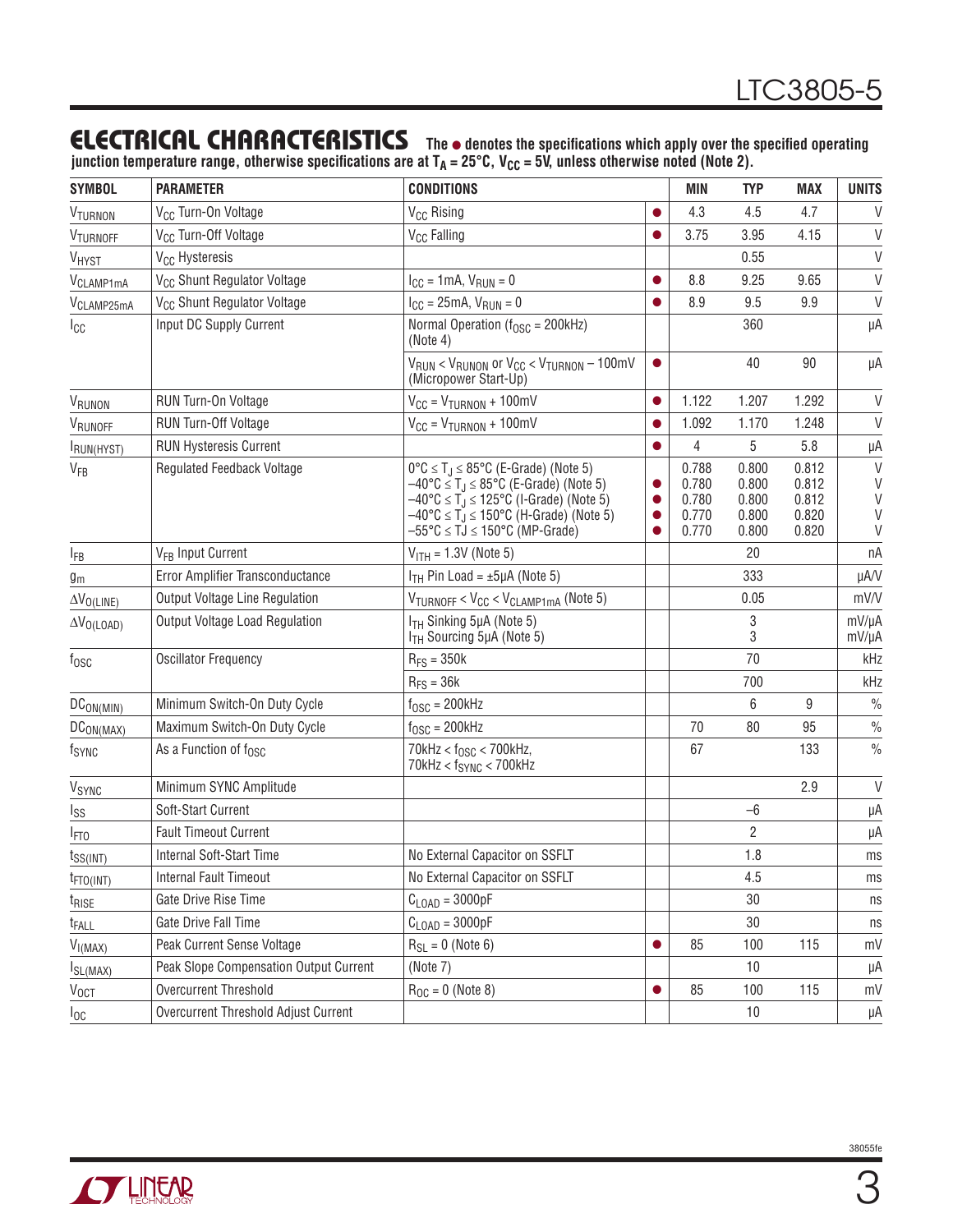# ELECTRICAL CHARACTERISTICS

**Note 1:** Stresses beyond those listed under Absolute Maximum Ratings may cause permanent damage to the device. Exposure to any Absolute Maximum Rating condition for extended periods may affect device reliability and lifetime.

**Note 2:** The LTC3805-5 is tested under pulsed conditions such that  $T_J \approx T_A$ . The LTC3805E-5 is guaranteed to meet specifications from 0°C to 85°C. Specifications over the –40°C to 85°C operating junction temperature range are assured by design, characterization and correlation with statistical process controls. The LTC3805I-5 is guaranteed over the –40°C to 125°C operating junction temperature range, the LTC3805H-5 is guaranteed over the full –40°C to 150°C operating junction temperature range and the LTC3805MP-5 is tested and guaranteed over the full –55°C to 150°C operating temperature range. High junction temperatures degrade operating lifetimes. Operating lifetime is derated at junction temperatures greater than 125°C. Note that the maximum ambient temperature consistent with these specifications is determined by specific operating conditions in conjunction with board layout, the rated package thermal resistance and other environmental factors.

**Note 3:**  $T_J$  is calculated from the ambient temperature  $T_A$  and power dissipation  $P_D$  according to the following formula:

 $T_J = T_A + (P_D \cdot 45^{\circ} C/W)$ 

**Note 4:** Dynamic supply current is higher due to the gate charge being delivered at the switching frequency.

**Note 5:** The LTC3805-5 is tested in a feedback loop that servos  $V_{FB}$  to the output of the error amplifier while maintaining  $I_{TH}$  at the midpoint of the current limit range.

**Note 6:** Peak current sense voltage is reduced dependent on duty cycle and an optional external resistor in series with the SENSE pin. For details, refer to Programmable Slope Compensation in the Applications Information section.

**Note 7:** Guaranteed by design.

**Note 8:** Overcurrent threshold voltage is reduced dependent on an optional external resistor in series with the OC pin. For details, refer to Programmable Overcurrent in the Applications Information section.



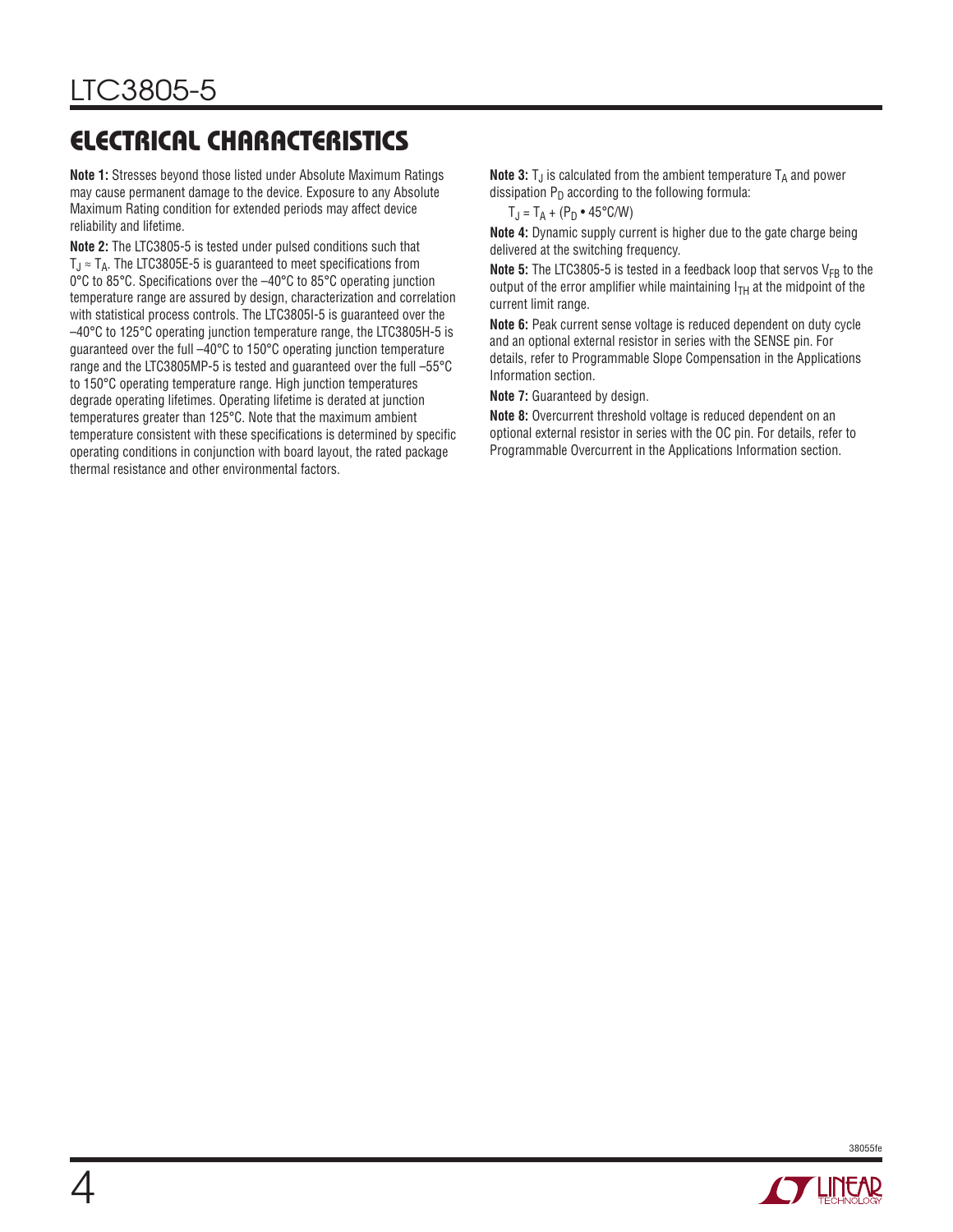### TYPICAL PERFORMANCE CHARACTERISTICS



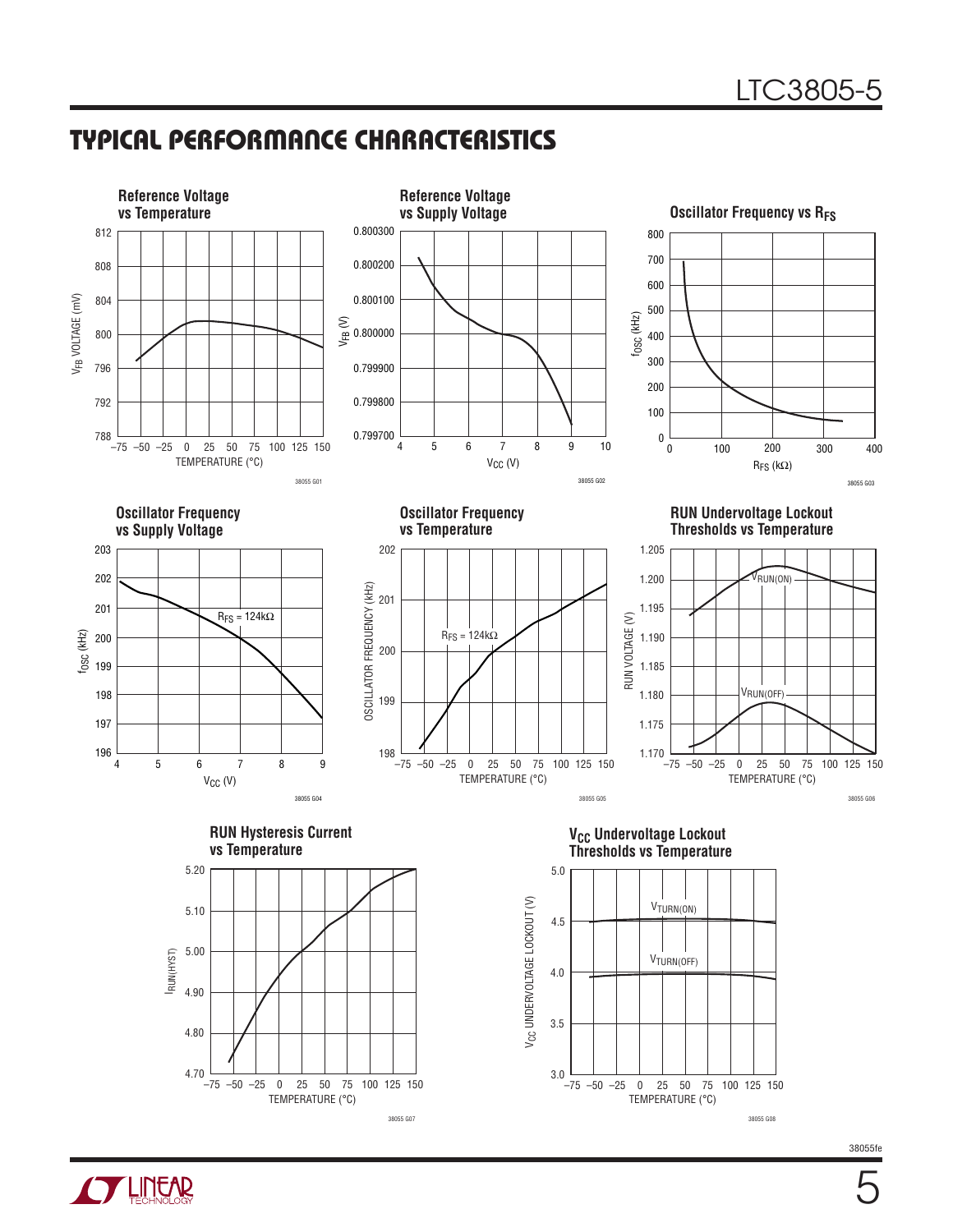# TYPICAL PERFORMANCE CHARACTERISTICS



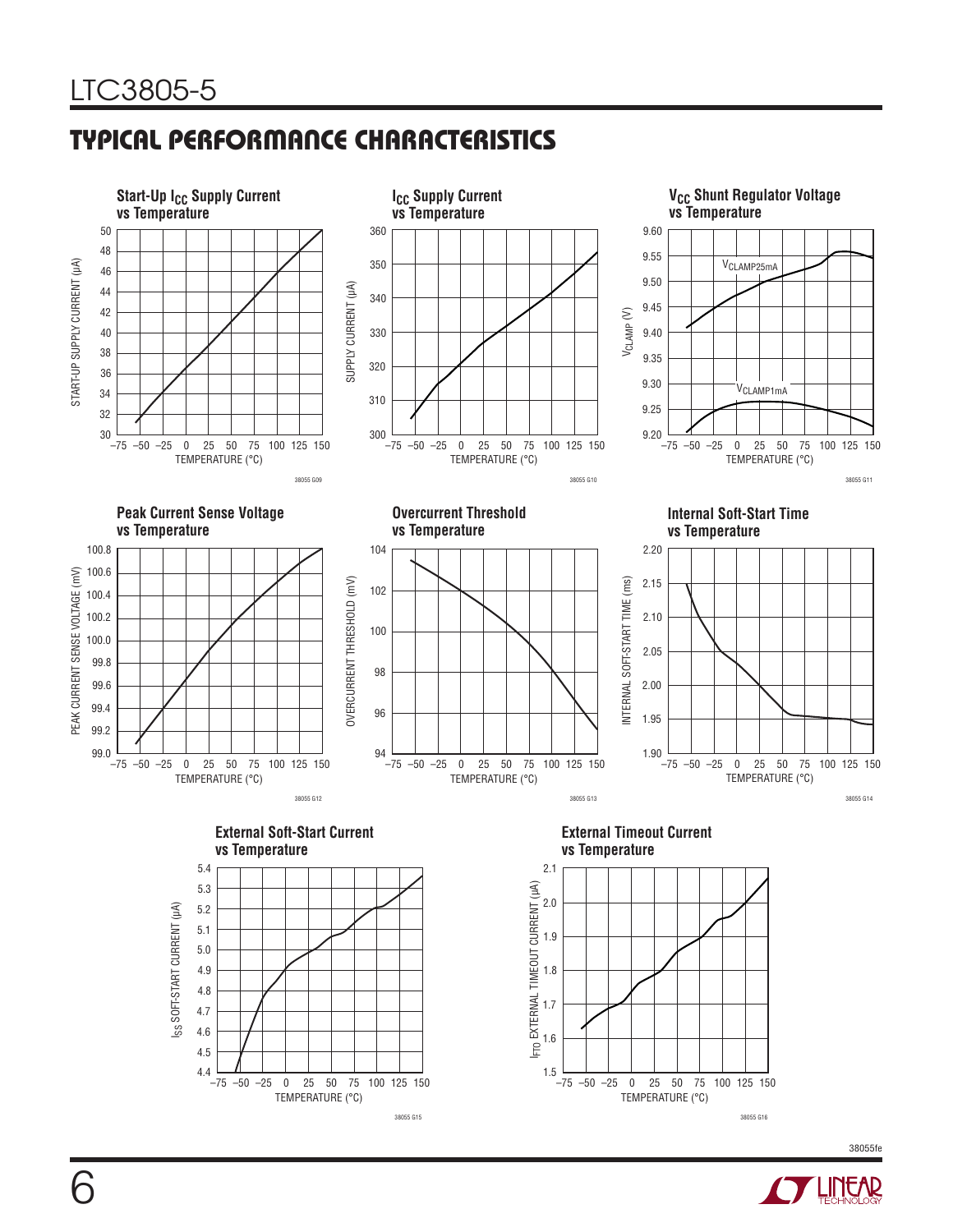### PIN FUNCTIONS

**SSFLT (Pin 1):** Soft-Start Pin. A capacitor placed from this pin to GND (Exposed Pad) controls the rate of rise of converter output voltage during start-up. This capacitor is also used for time out after a fault prior to restart.

**I<sub>TH</sub>** (Pin 2): Error Amplifier Compensation Point. Normal operating voltage range is clamped between 0.7V and 1.9V.

**FB (Pin 3):** Receives the feedback voltage from an external resistor divider across the output.

**RUN (Pin 4):** An external resistor divider connects this pin to  $V_{IN}$  and sets the thresholds for converter operation.

**FS (Pin 5):** A resistor connected from this pin to ground sets the frequency of operation.

**SYNC (Pin 6):** Input to synchronize the oscillator to an external source.

**ISENSE (Pin 7): Performs two functions: for current mode** control, it monitors the switch current, using the voltage across an external current sense resistor. Pin 7 also injects a current ramp that develops slope compensation voltage across an optional external programming resistor.

**OC (Pin 8):** Overcurrent Pin. Connect this pin to the external switch current sense resistor. An additional resistor programs the overcurrent trip level.

**V<sub>CC</sub>** (Pin 9): Supply Pin. A capacitor must closely decouple  $V_{CC}$  to GND (Exposed Pad).

**GATE (Pin 10):** Gate Drive for the External N-Channel MOSFET. This pin swings from GND to  $V_{CC}$ .

**GND (Exposed Pad Pin 11):** Ground. A capacitor must closely decouple GND to  $V_{CC}$  (Pin 9). The exposed pad must be soldered to electrical ground on PCB for electrical contact and rated thermal performance.





7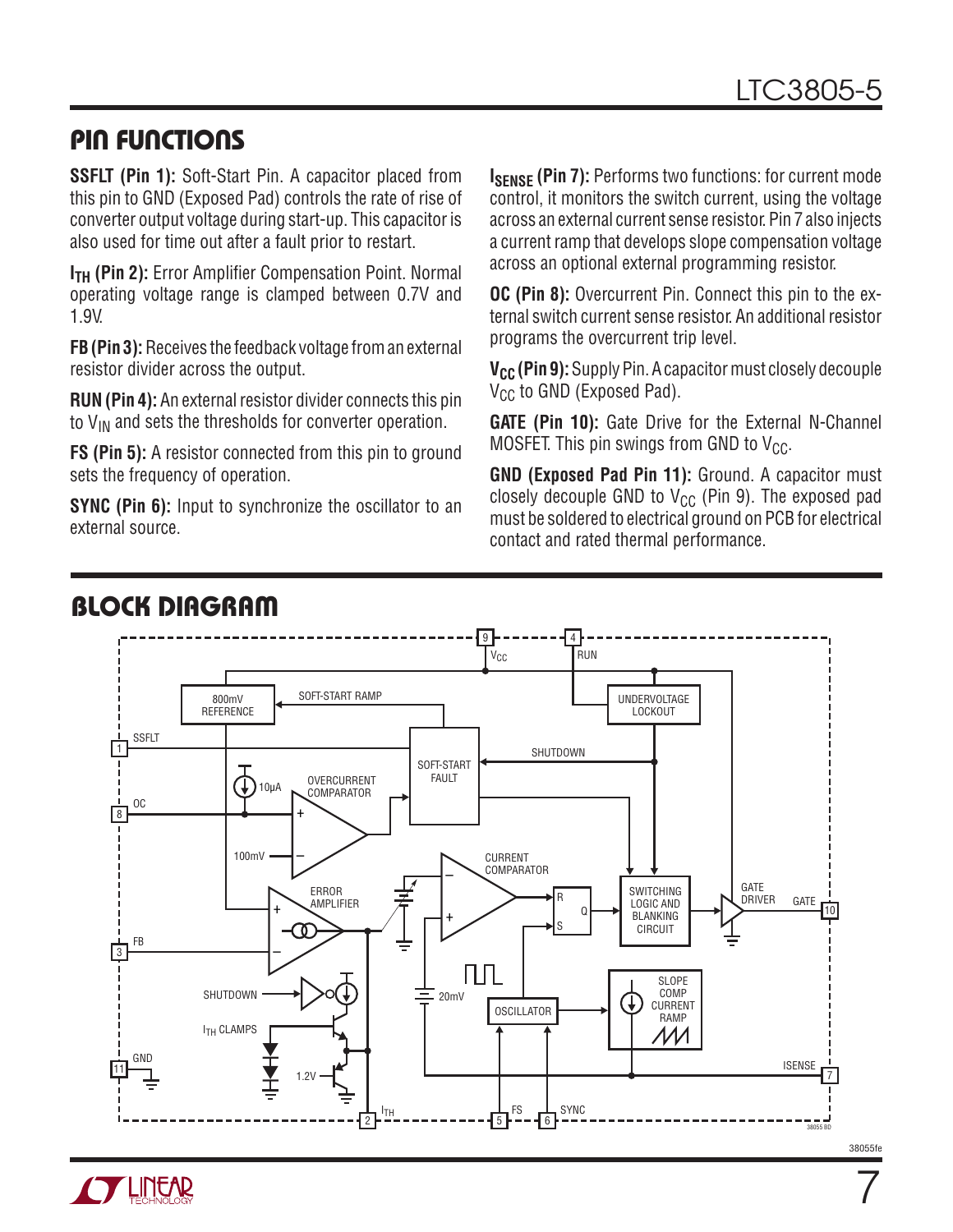# **OPERATION**

The LTC3805-5 is a programmable-frequency current mode controller for flyback, boost and SEPIC DC/DC converters. The LTC3805-5 is designed so that none of its pins need to come in contact with the input or output voltages of the power supply circuit of which it is a part, allowing the conversion of voltages well beyond the LTC3805-5's absolute maximum ratings.

#### **Main Control Loop**

Please refer to the Block Diagram of this data sheet and the Typical Application shown on the front page. An external resistive voltage divider presents a fraction of the output voltage to the FB pin. The divider is designed so that when the output is at the desired voltage, the FB pin voltage equals the 800mV internal reference voltage. If the load current increases, the output voltage decreases slightly, causing the FB pin voltage to fall below the 800mV reference. The error amplifier responds by feeding current into the  $I_{TH}$  pin causing its voltage to rise. Conversely, if the load current decreases, the FB voltage rises above the 800mV reference and the error amplifier sinks current away from the  $I<sub>TH</sub>$  pin causing its voltage to fall.

The voltage at the  $I<sub>TH</sub>$  pin controls the pulse-width modulator formed by the oscillator, current comparator and SR latch. Specifically, the voltage at the  $I<sub>TH</sub>$  pin sets the current comparator's trip threshold. The current comparator's I<sub>SENSE</sub> input monitors the voltage across an external current sense resistor in series with the source of the external MOSFET. At the start of a cycle, the LTC3805-5's oscillator sets the SR latch and turns on the external power MOSFET. The current through the external power MOSFET rises as does the voltage on the I<sub>SENSE</sub> pin. The LTC3805-5's current comparator trips when the voltage on the ISENSE pin exceeds a voltage proportional to the voltage on the  $I_{TH}$  pin. This resets the SR latch and turns off the external power MOSFET. In this way, the peak current levels through the external MOSFET and the flyback transformer's primary and secondary windings are controlled by the voltage on the  $I_{TH}$  pin. If the current comparator does not trip, the LTC3805-5 automatically limits the duty cycle to 80%, resets the SR latch, and turns off the external MOSFET.

The path from the FB pin, through the error amplifier, current comparator and the SR latch implements the closed-loop current mode control required to regulate the output voltage against changes in input voltage or output current. For example, if the load current increases, the output voltage decreases slightly, and sensing this, the error amplifier sources current from the  $I<sub>TH</sub>$  pin, raising the current comparator threshold, thus increasing the peak currents through the transformer primary and secondary. This delivers more current to the load and restores the output voltage to the desired level.

The  $I<sub>TH</sub>$  pin serves as the compensation point for the control loop. Typically, an external series RC network is connected from  $I_{TH}$  to ground and is chosen for optimal response to load and line transients. The impedance of this RC network converts the output current of the error amplifier to the  $I<sub>TH</sub>$  voltage which sets the current comparator threshold and commands considerable influence over the dynamics of the voltage regulation loop.

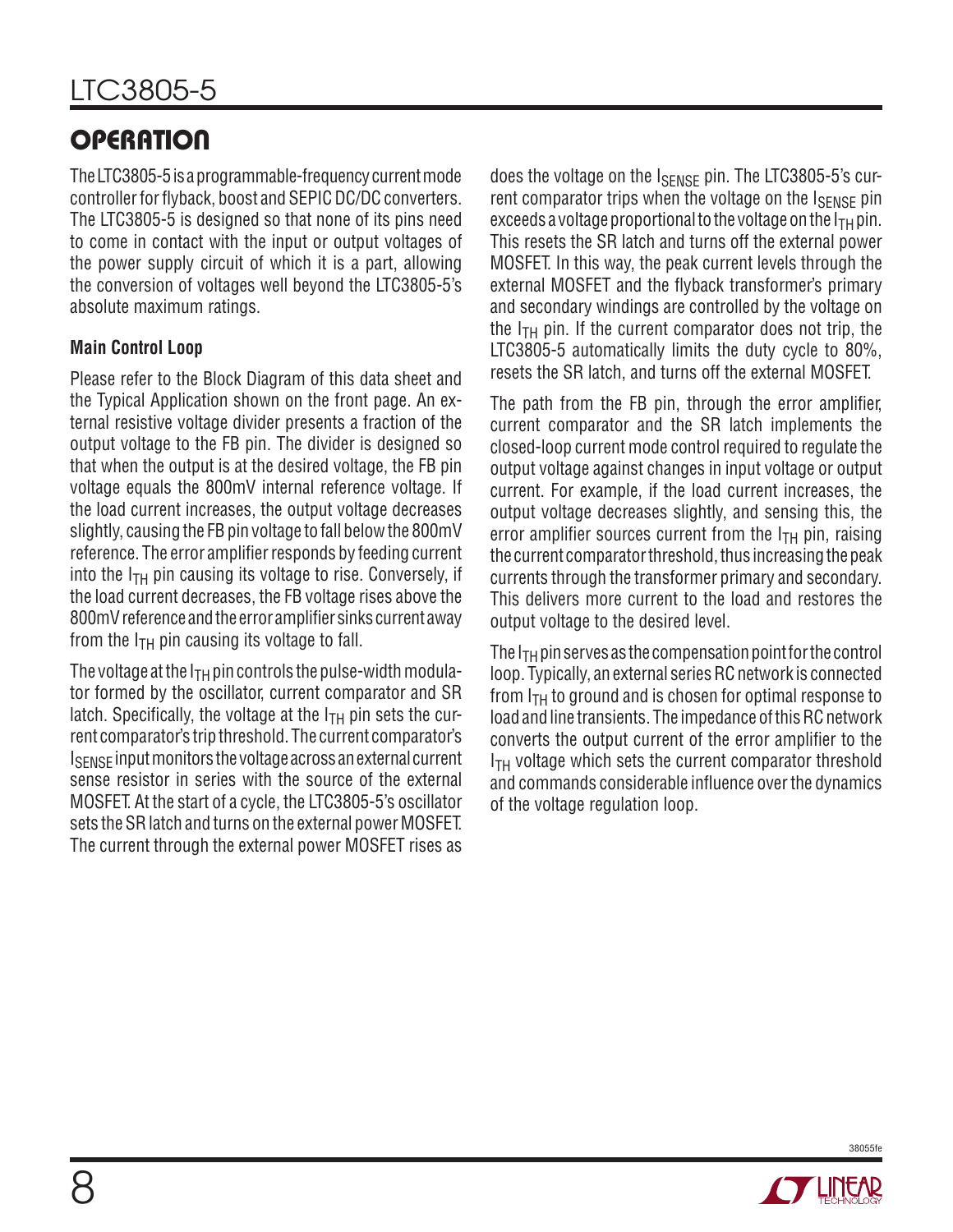# **OPERATION**

#### **Start-Up/Shutdown**

The LTC3805-5 has two shutdown mechanisms to disable and enable operation: an undervoltage lockout on the  $V_{CC}$ supply pin voltage, and a precision-threshold RUN pin. The voltage on both pins must exceed the appropriate threshold before operation is enabled. The LTC3805-5 transitions into and out of shutdown according to the state diagram shown in Figure 1. Operation in fault timeout is discussed in a subsequent section. During shutdown the LTC3805-5 draws only a small 40µA current.

The undervoltage lockout (UVLO) mechanism prevents the LTC3805-5 from trying to drive the external MOSFET gate with insufficient voltage on the  $V_{CC}$  pin. The voltage at the V<sub>CC</sub> pin must initially exceed V<sub>TURNON</sub> = 4.5V to enable LTC3805-5 operation. After operation is enabled, the voltage on the V<sub>CC</sub> pin may fall as low as V<sub>TURNOFF</sub> = 4V before undervoltage lockout disables the LTC3805-5. See the Applications Information section for more detail.

The RUN pin is connected to the input voltage using a voltage divider. Converter operation is enabled when the voltage on the RUN pin exceeds  $V_{\text{RUNON}} = 1.207V$  and disabled when the voltage falls below  $V_{\text{RIINOFF}} = 1.170V$ . Additional hysteresis is added by a 5µA current source acting on the voltage divider's Thevenin resistance. Setting the input voltage range and hysteresis is further discussed in the Applications Information section.

#### **Setting the Oscillator Frequency**

Connect a frequency set resistor  $R_{FS}$  from the FS pin to ground to set the oscillator frequency over a range from 70kHz to 700kHz. The oscillator frequency is calculated from:

$$
f_{\rm OSC} = \frac{24 \cdot 10^9}{R_{\rm FS} - 1500}
$$

The oscillator may be synchronized to an external clock using the SYNC input. The rising edge of the external clock on the SYNC pin triggers the beginning of a switching period, i.e., the GATE pin going high. The pulse width of the external clock is quite flexible.

#### **Overcurrent Protection**

With the OC pin connected to the external MOSFET's current sense resistor, the converter is protected in the event of an overload or short-circuit on the output. During normal operation the peak value of current in the external MOSFET, as measured by the current sense resistor (plus any adjustment for slope compensation), is set by the voltage on the  $I<sub>TH</sub>$  pin operating through the current comparator. As the output current increases, so does the voltage on the  $I_{TH}$ pin and so does the peak MOSFET current.



**Figure 1. Start-Up/Shutdown State Diagram**

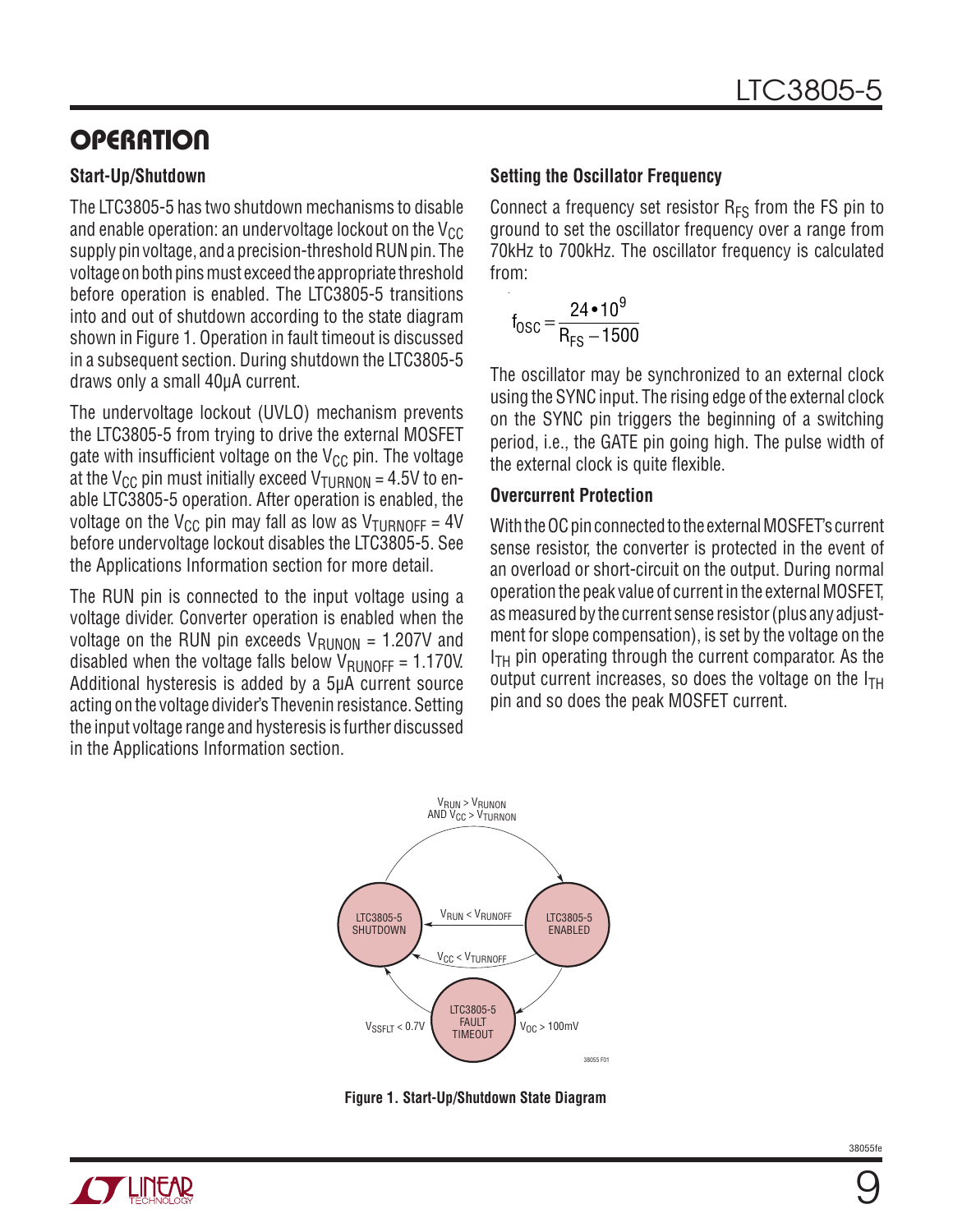# **OPERATION**

First, consider operation without overcurrent protection. For some maximum converter output current, the voltage on the  $I_{TH}$  pin rises to and is clamped at approximately 1.9V. This corresponds to a 100mV limit on the voltage at the I<sub>SENSE</sub> pin. As the output current is further increased, the duty cycle is reduced as the output voltage sags. However, the peak current in the external MOSFET is limited by the 100mV threshold at the  $I_{\text{SENSE}}$  pin.

As the output current is increased further, eventually, the duty cycle is reduced to the 6% minimum. Since the external MOSFET is always turned on for this minimum amount of time, the current comparator no longer limits the current through the external MOSFET based on the 100mV threshold. If the output current continues to increase, the current through the MOSFET could rise to a level that would damage the converter.

To prevent damage, the overcurrent pin, OC, is also connected to the current sense resistor, and a fault is triggered if the voltage on the OC pin exceeds 100mV. To protect itself, the converter stops operating as described in the next section. External resistors can be used to adjust the overcurrent threshold to voltages higher or lower than 100mV as described in the Applications Information section.

#### **Soft-Start and Fault Timeout Operation**

The soft-start and fault timeout of the LTC3805-5 uses either a fixed internal timer or an external timer programmed by a capacitor from the SSFLT pin to GND. The internal soft-start and fault timeout times are minimums and can be increased by placing a capacitor from the SSFLT pin to GND. Operation is shown in Figure 1.

Leave the SSFLT pin open to use the internal soft-start and fault timeout. The internal soft-start is complete in about 1.8ms. In the event of an overcurrent as detected by the OC pin exceeding 100mV, the LTC3805-5 shuts down and an internal timing circuit waits for a fault timeout of about 4.25ms and then restarts the converter.

Add a capacitor  $C_{SS}$  from the SSFLT pin to GND to increase both the soft-start time and the time for fault timeout. During soft-start,  $C_{SS}$  is charged with a 6 $\mu$ A current. When the LTC3805-5 comes out of shutdown, the LTC3805-5 quickly charges  $C_{SS}$  to about 0.7V at which point GATE begins switching. From that point, GATE continues switching with increasing duty cycle until the SSFLT pin reaches about 2.25V at which point soft-start is over and closed-loop regulation begins. The voltage on the SSFLT pin additionally further charges to about 4.75V.

 $C_{SS}$  also performs the timeout function in the event of a fault. After a fault,  $C_{SS}$  is slowly discharged from about 4.75V to about 0.7V by a 2µA current. When the voltage on the SSFLT pin reaches 0.7V the converter attempts to restart. More detail on programming the external soft-start fault timeout is described in the Applications Information section.

#### **Powering the LTC3805-5**

A built-in shunt regulator from the  $V_{CC}$  pin to GND limits the voltage on the  $V_{CC}$  pin to approximately 9.5V as long as the shunt regulator is not forced to sink more than 25mA. The shunt regulator is always active, even when the LTC3805-5 is in shutdown, since it serves the vital function of protecting the  $V_{CC}$  pin from overvoltage. The shunt regulator permits the use of a wide variety of powering schemes for the LTC3805-5 even from high voltage sources that exceed the LTC3805-5's absolute maximum ratings. Further details on powering schemes are described in the Applications Information section.

#### **Adjustable Slope Compensation**

The LTC3805-5 injects a 10µA peak current ramp out of its  $I_{\text{SENSE}}$  pin which can be used, in conjunction with an external resistor, for slope compensation in designs that require it. This current ramp is approximately linear and begins at zero current at 6% duty cycle, reaching peak current at 80% duty cycle. Additional details are provided in the Applications Information section.

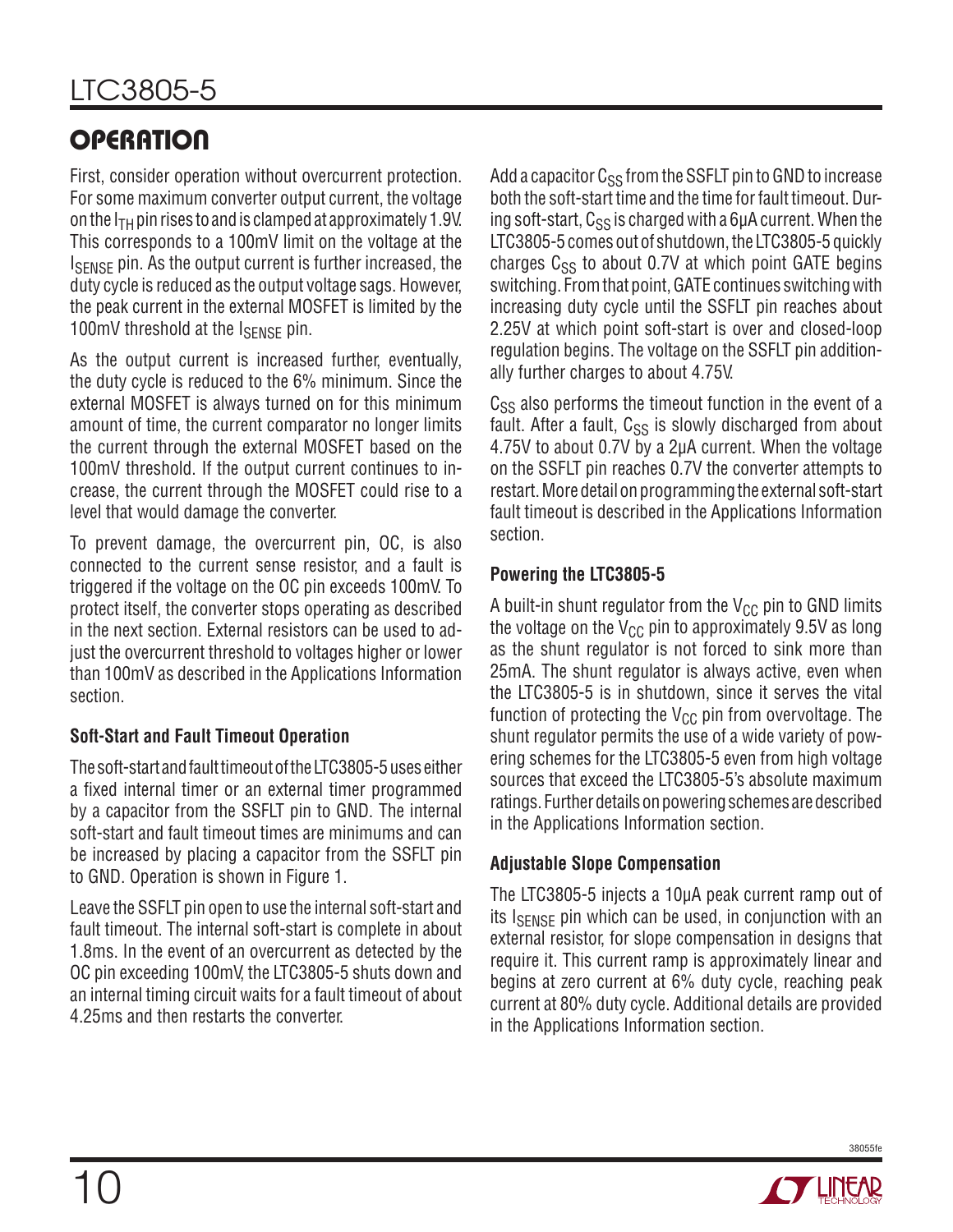Many LTC3805-5 application circuits can be derived from the topologies shown on the first page or in the Typical Applications section of this data sheet.

The LTC3805-5 itself imposes no limits on allowed input voltage V<sub>IN</sub> or output voltage V<sub>OUT</sub>. These are all determined by the ratings of the external power components. In Figure 8, the factors are: Q1 maximum drain-source voltage ( $B_{VDSS}$ ), on-resistance ( $R_{DS(ON)}$ ) and maximum drain current, T1 saturation flux level and winding insulation breakdown voltages,  $C_{IN}$  and  $C_{OUIT}$  maximum working voltage, equivalent series resistance (ESR), and maximum ripple current ratings, and D1 and  $R_{\text{SFNSF}}$  power ratings.

#### **V<sub>CC</sub>** Bias Power

The  $V_{CC}$  pin must be bypassed to the GND pin with a minimum 1µF ceramic or tantalum capacitor located immediately adjacent to the two pins. Proper supply bypassing is necessary to supply the high transient currents required by the MOSFET gate driver.

For maximum flexibility, the LTC3805-5 is designed so that it can be operated from voltages well beyond the LTC3805-5's absolute maximum ratings. Figure 2 shows the simplest case, in which the LTC3805-5 is powered with a resistor  $R_{VCC}$  connected between the input voltage and  $V_{CC}$ . The built-in shunt regulator limits the voltage on the  $V_{CC}$  pin to around 9.5V as long as the internal shunt regulator is not forced to sink more than 25mA. This powering scheme has the drawback that the power loss in the resistor reduces converter efficiency and the 25mA shunt regulator maximum may limit the maximum-to-minimum range of input voltage.



**Figure 2. Powering the LTC3805-5 via the Internal Shunt Regulator**

The typical application circuit in Figure 9 shows a different flyback converter bias power strategy for a case in which neither the input or output voltage is suitable for providing bias power to the LTC3805-5. A small NPN preregulator transistor and a Zener diode are used to accelerate the rise of  $V_{CC}$  and reduce the value of the  $V_{CC}$  bias capacitor. The flyback transformer has an additional bias winding to provide bias power. Note that this topology is very powerful because, by appropriate choice of transformer turns ratio, the output voltage can be chosen without regard to the value of the input voltage or the  $V_{CC}$  bias power for the LTC3805-5. The number of turns in the bias winding is chosen according to

$$
N_{BIAS} = N_{SEC} \frac{V_{CC} + V_{D2}}{V_{OUT} + V_{D1}}
$$

where  $N<sub>BIAS</sub>$  is the number of turns in the bias winding,  $N<sub>SEC</sub>$  is the number of turns in the secondary winding,  $V_{\text{CC}}$  is the desired voltage to power the LTC3805-5,  $V_{\text{OUT}}$ is the converter output voltage,  $V_{D1}$  is the forward voltage drop of D1 and  $V_{D2}$  is the forward voltage drop of D2. Note that since  $V_{\text{OUT}}$  is regulated by the converter control loop,  $V_{\text{CC}}$  is also regulated although not as precisely. If an "off-the-shelf" transformer with excessive bias windings is used, the resistor,  $R<sub>BIAS</sub>$  in Figure 9, can be added to limit the current.

#### **Transformer Design Considerations**

Transformer specification and design is perhaps the most critical part of applying the LTC3805-5 successfully. In addition to the usual list of caveats dealing with high frequency power transformer design, the following should prove useful.

#### **Turns Ratios**

Due to the use of the external feedback resistor divider ratio to set output voltage, the user has relative freedom in selecting transformer turns ratio to suit a given application. Simple ratios of small integers, e.g., 1:1, 2:1, 3:2, etc. can be employed which yield more freedom in setting total turns and transformer inductance. Simple integer turns ratios also facilitate the use of "off-the-shelf" configurable transformers. Turns ratio can be chosen on

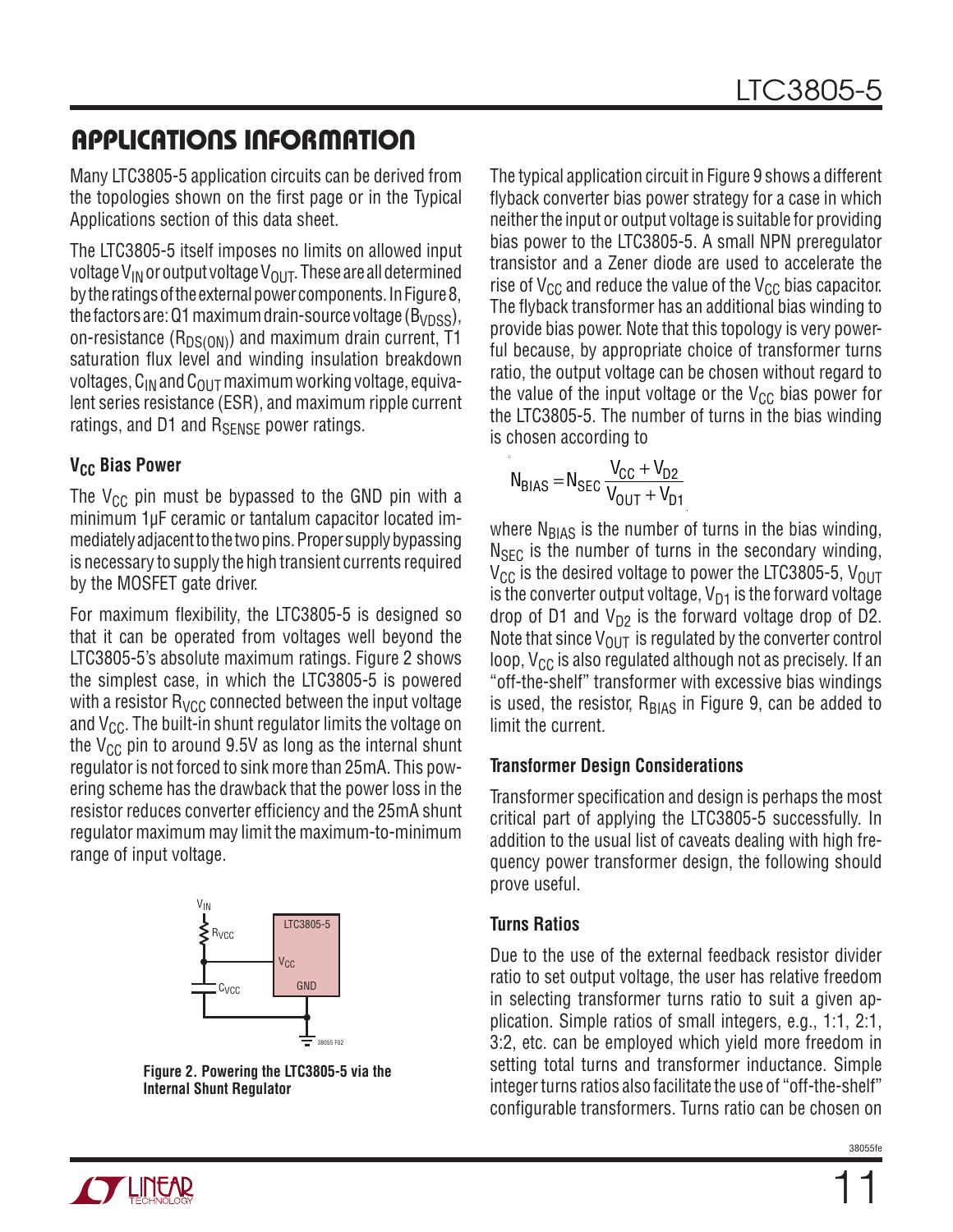the basis of desired duty cycle. However, remember that the input supply voltage plus the secondary-to-primary referred version of the flyback pulse (including leakage spike) must not exceed the allowed external MOSFET breakdown rating.

#### **Leakage Inductance**

Transformer leakage inductance (on either the primary or secondary) causes a voltage spike to occur after the turn off of MOSFET (Q1) in Figure 8. This is increasingly prominent at higher load currents, where more stored energy must be dissipated. In some cases an RC "snubber" circuit will be required to avoid overvoltage breakdown at the MOSFET's drain node. Application Note 19 is a good reference on snubber design. A bifilar or similar winding technique is a good way to minimize troublesome leakage inductances. However, remember that this will limit the primary-to-secondary breakdown voltage, so bifilar winding is not always practical.

### **Setting Undervoltage and Hysteresis on VIN**

The RUN pin is connected to a resistive voltage divider connected to  $V_{IN}$  as shown in Figure 3. The voltage threshold for the RUN pin is  $V_{\text{RUNON}}$  rising and  $V_{\text{RUNOFF}}$  falling. Note that  $V_{\text{RUNON}} - V_{\text{RUNOFF}} = 35 \text{mV}$  of built-in voltage hysteresis that helps eliminate false trips.



**Figure 3. Setting RUN Pin Voltage and Run/Stop Control**

To introduce further user-programmable hysteresis, the LTC3805-5 sources 5µA out of the RUN pin when operation of LTC3805-5 is enabled. As a result, the falling threshold for the RUN pin also depends on the value of R1 and can be programmed by the user. The falling threshold for  $V_{IN}$ is therefore

$$
V_{IN(RUN, FALLING)} = V_{RUNOFF} \cdot \frac{R1 + R2}{R2} - R1 \cdot 5 \mu A
$$

where R1(5µA) is the additional hysteresis introduced by the 5µA current sourced by the RUN pin. When in shutdown, the RUN pin does not source the 5µA current and the rising threshold for  $V_{IN}$  is simply

$$
V_{IN(RUN,RISING)} = V_{RUNON} \cdot \frac{R1 + R2}{R2}
$$

Note that for some applications the RUN pin can be connected to  $V_{CC}$  in which case the  $V_{CC}$  thresholds,  $V_{TURNON}$ and V<sub>TURNOFF</sub>, control operation.

### **External Run/Stop Control**

To implement external run control, place a small N-channel MOSFET from the RUN pin to GND as shown in Figure 3. Drive the gate of this MOSFET high to pull the RUN pin to ground and prevent converter operation.

#### **Selecting Feedback Resistor Divider Values**

The regulated output voltage is determined by the resistor divider across  $V_{\text{OUT}}$  (R3 and R4 in Figure 8). The ratio of R4 to R3 needed to produce a desired  $V_{\text{OUT}}$  can be calculated:

$$
R3 = \frac{V_{OUT} - 0.8V}{0.8V} R4
$$

Choose resistance values for R3 and R4 to be as large as possible in order to minimize any efficiency loss due to the static current drawn from  $V_{OUT}$ , but just small enough so that when  $V_{\text{OUT}}$  is in regulation the input current to the  $V_{\text{FB}}$ pin is less than 1% of the current through R3 and R4. A good rule of thumb is to choose R4 to be less than 80k.



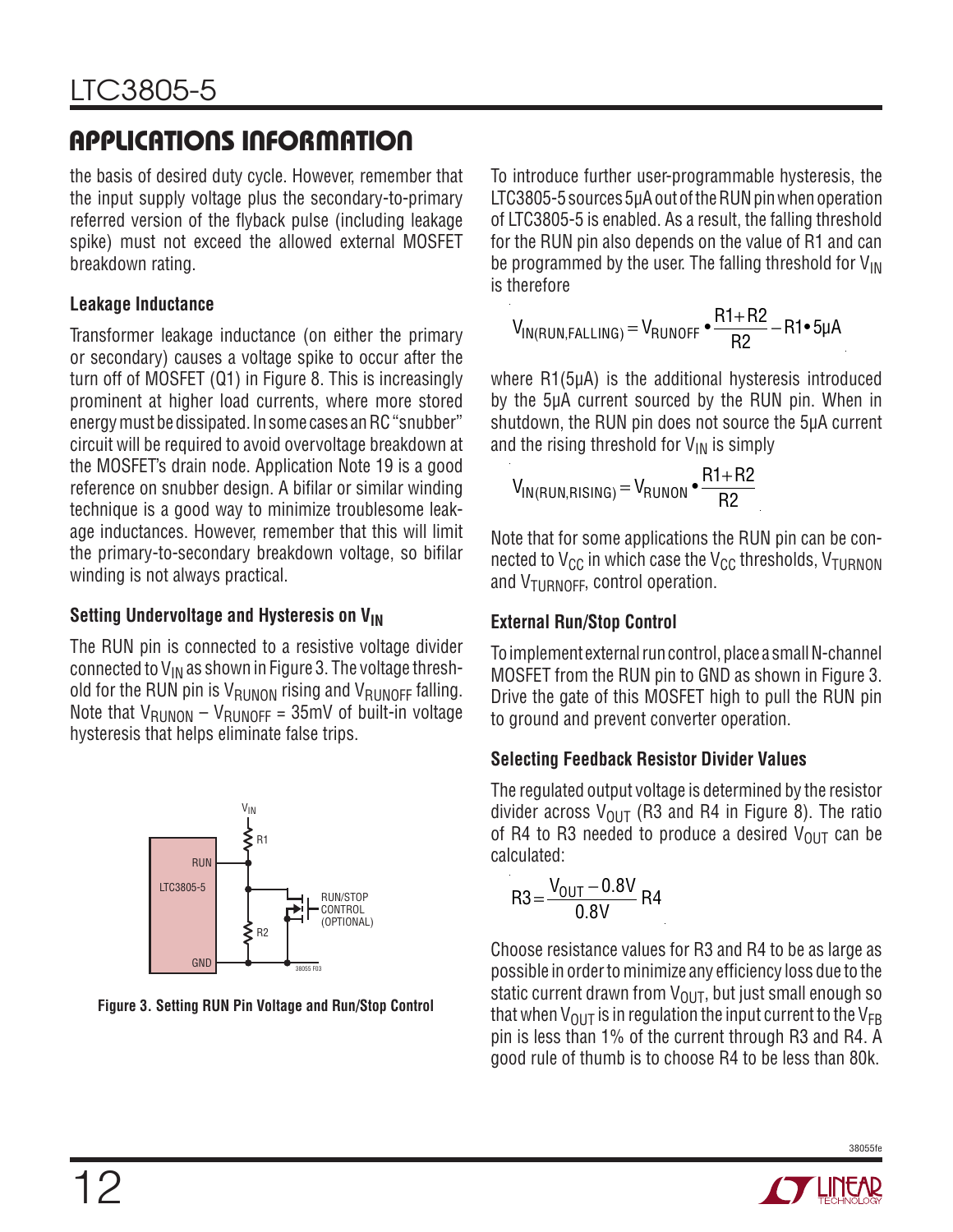#### **Feedback in Isolated Applications**

Isolated applications do not use the FB pin and error amplifier but control the  $I<sub>TH</sub>$  pin directly using an opto-isolator driven on the other side of the isolation barrier as shown in Figure 4. For isolated converters, the FB pin is grounded which provides pull-up on the  $I<sub>TH</sub>$  pin. This pull-up is not enough to properly bias the opto-isolator which is typically biased using a resistor to  $V_{CC}$ . Since the  $I_{TH}$  pin cannot sink the opto-isolator bias current, a diode is required to block it from the  $I<sub>TH</sub>$  pin. A low leakage Schottky diode, or low forward voltage PN junction diode, should be used to ensure that the opto-isolator is able to pull  $I<sub>TH</sub>$  down to its lower clamp.

#### **Oscillator Synchronization**

The oscillator may be synchronized to an external clock by connecting the synchronization signal to the SYNC pin. The LTC3805-5 oscillator and turn-on of the switch are synchronized to the rising edge of the external clock. The frequency of the external sync signal must be  $\pm 33\%$  with respect to  $f_{\rm OSC}$  (as programmed by  $R_{FS}$ ). Additionally, the value of  $f_{\text{SYNC}}$  must be between 70kHz and 700kHz.

#### **Current Sense Resistor Considerations**

The external current sense resistor ( $R_{\text{SENSE}}$  in Figure 8) allows the user to optimize the current limit behavior for the particular application. As the current sense resistor is varied from several ohms down to tens of milliohms, peak switch current goes from a fraction of an ampere to several amperes. Care must be taken to ensure proper circuit operation, especially with small current sense resistor values.



**Figure 4. Circuit for Isolated Feedback**

For example, with the peak current sense voltage of 100mV on the ISENSE pin, a peak switch current of 5A requires a sense resistor of 0.020 $\Omega$ . Note that the instantaneous peak power in the sense resistor is 0.5W and it must be rated accordingly. The LTC3805-5 has only a single sense line to this resistor. Therefore, any parasitic resistance in the ground side connection of the sense resistor will increase its apparent value. In the case of a  $0.020\Omega$  sense resistor, one milliohm of parasitic resistance will cause a 5% reduction in peak switch current. So the resistance of printed circuit copper traces and vias cannot necessarily be ignored.

#### **Programmable Slope Compensation**

The LTC3805-5 injects a ramping current through its  $I_{\text{SENSF}}$ pin into an external slope compensation resistor  $R_{SI,OPF}$ . This current ramp starts at zero right after the GATE pin has been high for the LTC3805-5's minimum duty cycle of 6%. The current rises linearly towards a peak of 10µA at the maximum duty cycle of 80%, shutting off once the GATE pin goes low. A series resistor  $R_{SI,OPF}$  connecting the I<sub>SENSE</sub> pin to the current sense resistor R<sub>SENSE</sub> develops a ramping voltage drop. From the perspective of the  $I_{\text{SENSE}}$ pin, this ramping voltage adds to the voltage across the sense resistor, effectively reducing the current comparator threshold in proportion to duty cycle. This stabilizes the control loop against subharmonic oscillation. The amount of reduction in the current comparator threshold  $(\Delta V_{\text{SEMSE}})$ can be calculated using the following equation:

$$
\Delta V_{\text{SENSE}} = \frac{\text{Duty Cycle} - 6\%}{80\%} 10 \mu \text{A} \cdot \text{R}_{\text{SLOPE}}
$$

Note: LTC3805-5 enforces 6% < Duty Cycle < 80%. A good starting value for  $R_{SI,OPF}$  is 3k, which gives a 30mV drop in current comparator threshold at 80% duty cycle. Designs that do not operate at greater than 50% duty cycle do not need slope compensation and may replace  $R_{SI,OPF}$ with a direct connection.

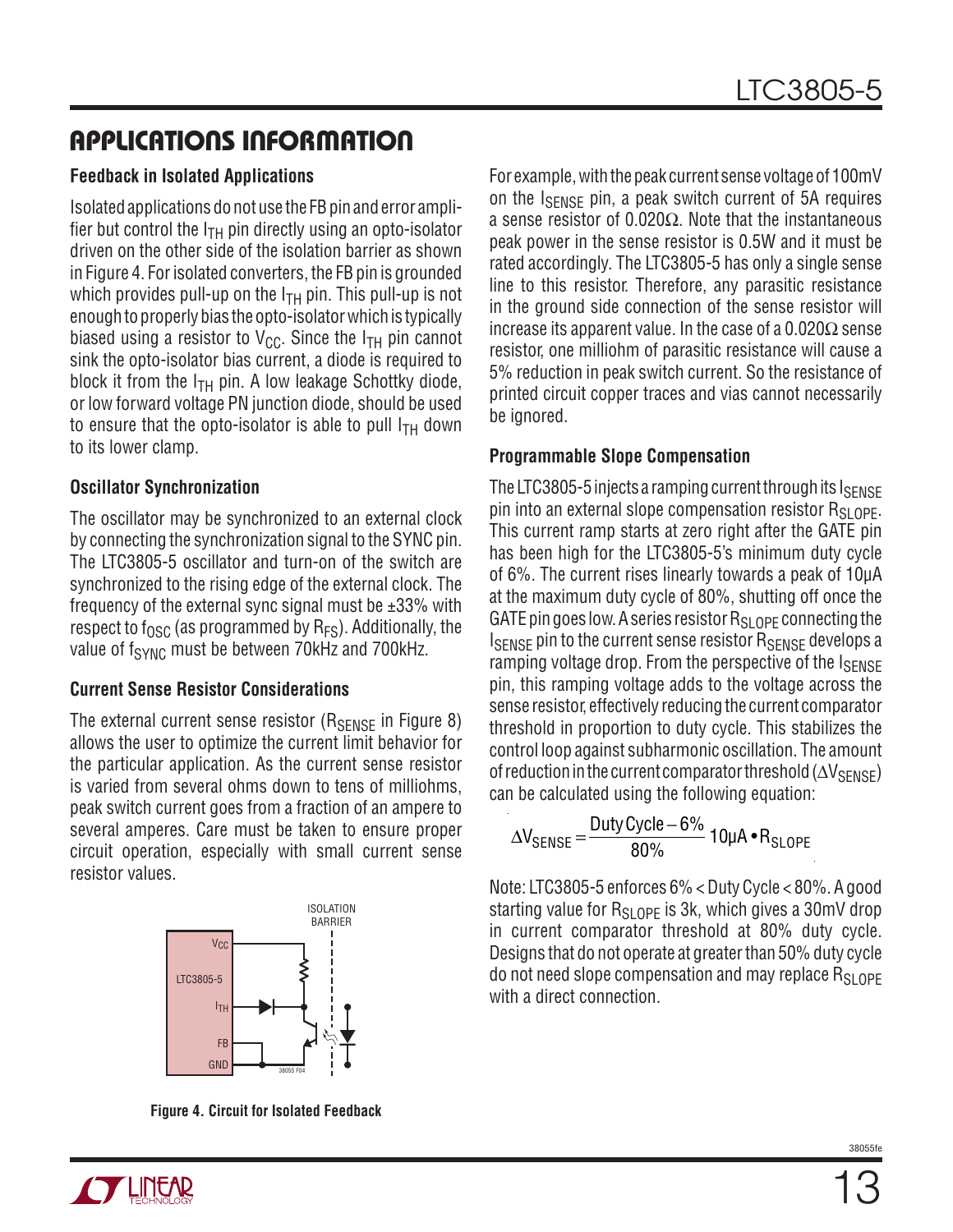#### **Overcurrent Threshold Adjustment**

Figure 5 shows the connection of the overcurrent pin, OC, along with the I<sub>SENSE</sub> pin and the current sense resistor R<sub>SENSE</sub> located in the source circuit of the power NMOS which is driven by the GATE pin. The internal overcurrent threshold on the OC pin is set at  $V_{OCT}$  = 100 mV which is the same as the peak current sense voltage  $V_{I(MAX)} = 100$  mV on the  $I_{\text{SENSE}}$  pin. The role of the slope compensation adjustment resistor  $R_{SI,OPF}$  and the slope compensation current  $I_{SI, OPF}$  is discussed in the prior section. In combination with the overcurrent threshold adjust current  $I_{\text{OC}} = 10 \mu A$ , an external resistor  $R_{OC}$  can be used to lower the overcurrent trip threshold from 100mV. This section describes how to pick  $R_{OC}$  to achieve the desired performance. In the discussion that follows be careful to distinguish between "current limit" where the converter continues to run with the I<sub>SENSE</sub> pin limiting current on a cycle-by-cycle basis while the output voltage falls below the regulation point and "overcurrent protection" where the OC pin senses an overcurrent and shuts down the converter for a timeout period before attempting an automatic restart.

One overcurrent protection strategy is for the converter to never enter current limit but to maintain output voltage regulation up to the point of tripping the overcurrent protection. Operation at minimum input voltage  $V_{IN(MIN)}$ hits current limiting for the smallest output current and is the design point for this strategy.

First, for operation at  $V_{IN(MIN)}$ , calculate the duty cycle Duty Cycle  $V_{IN(MIN)}$  using the appropriate formula depending on whether the converter is a boost, flyback or SEPIC. Then



use Duty Cycle V<sub>IN(MIN)</sub> to calculate  $\Delta V_{\text{SENSE(VIN(MIN))}}$ using the formula in the prior section. For overcurrent protection to trip at exactly the point where current limiting would begin set:

$$
R_{OC(CRIT)} = \frac{\Delta V_{SENSE(VIN(MIN))}}{10\mu A}
$$

To find the actual output current that trips overcurrent protection, calculate the peak switch current  $I_{PK(VIN(MIN))}$ from:

$$
I_{PK(VIN(MIN))} = \frac{100mV - \Delta V_{SENSE(VIN(MIN))}}{R_{SENSE}}
$$

Then calculate the converter output current that corresponds to  $I_{PK(VIN(MIN))}$ . Again, the calculation depends both on converter type and the details of converter design including inductor current ripple. For minimum input voltage,  $R_{O C (C R T)}$  produces an overcurrent trip at an output current just before loss of output voltage regulation and the onset of current limiting. Note that the output current that causes an overcurrent trip is higher for higher input voltages but that an overcurrent trip will always occur before loss of output voltage regulation. If desired to meet a specific design target, an increase in  $R_{OC}$  above  $R_{OClCHIT}$  can be used to reduce the trip threshold and make the converter trip for a lower output current.

This calculation is based on steady-state operation. Depending on design, overcurrent protection can also be triggered during a start-up transient, particularly if large output filter capacitors are being charged as output voltage rises. If that is a problem, output capacitor charging can be slowed by using a larger value of SSFLT capacitor. It is also possible to trip overcurrent protection during a load step especially if the trip threshold is lowered by making  $R_{OC}$  >  $R_{OC(CRIT)}$ .

Another overcurrent protection strategy is keep the converter running as current limiting reduces the duty cycle and the output voltage sags. In this case, the goal is often keep the converter in normal operation over as wide a range **Figure 5. Circuit to Decrease Overcurrent Threshold** as possible, including current limiting, and to trigger the



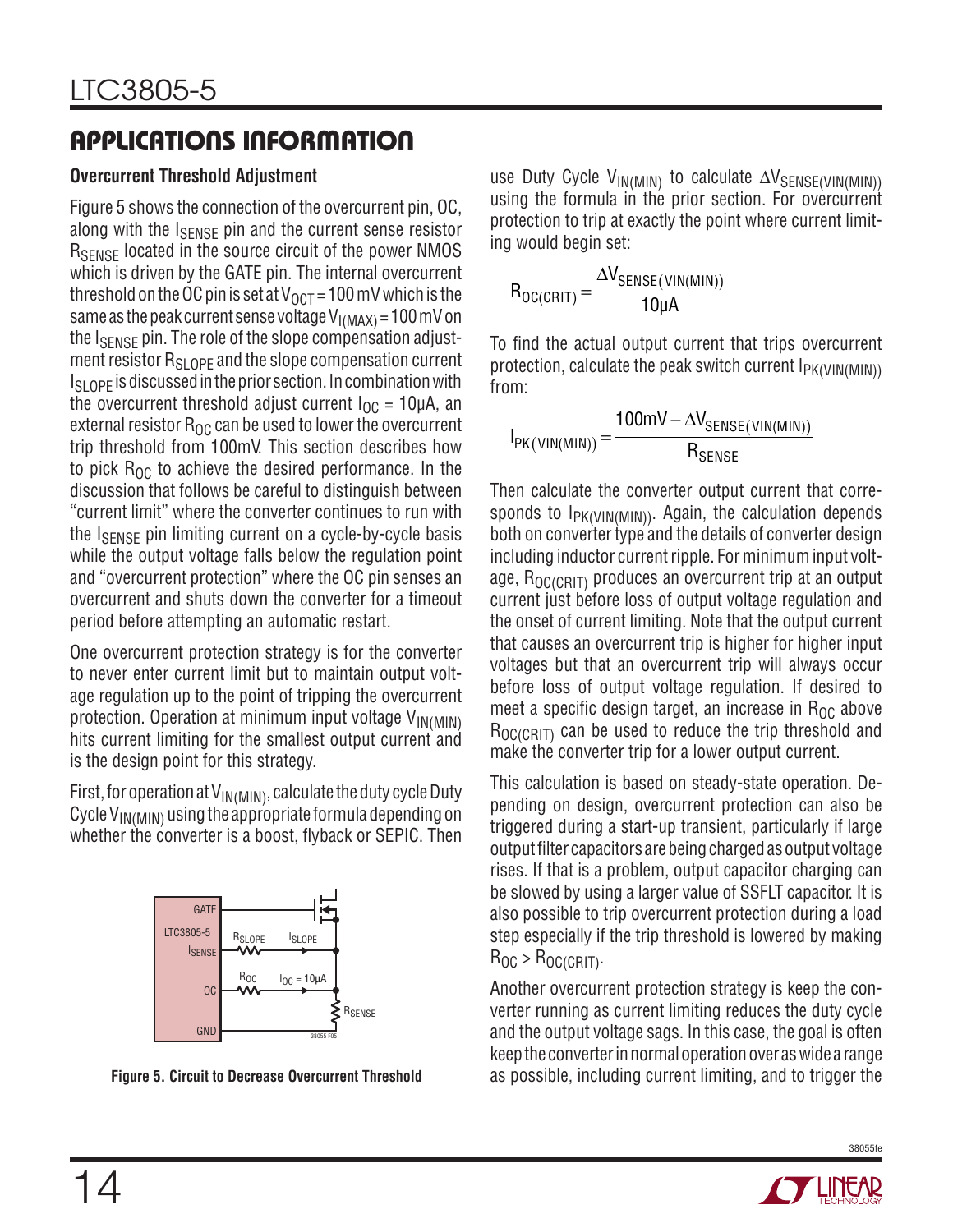overcurrent trip only to prevent damage. To implement this strategy use a value of  $R_{OC}$  smaller than  $R_{OC(CRIT)}$ . This also reduces sensitivity to overcurrent trips caused by transient operation. In the limit, set  $R_{OC} = 0$  and connect the OC pin directly to  $R_{\text{SENSE}}$ . This causes an overcurrent trip near minimum duty cycle or around 6%.

In some cases it may be desirable to increase the trip threshold even further. In this strategy, the converter is allowed to operate all the way down to minimum duty cycle at which point the cycle-by-cycle current limit of the I<sub>SENSE</sub> pin is lost and switch current goes up proportionally to the output current. Figures 6 and 7 show two ways to do this. Figure 6 is for relatively low currents with relatively large values of RSENSE. Using this circuit the overcurrent trip threshold is increased from 100mV to:

 $V_{OC} = \frac{R_{SENSE1} + R_{SENSE2}}{R}$ R<sub>SENSE1</sub> 100mV

where it is assumed that the values of RSENSE1 and  $R_{SENSE2}$  are so small that the  $I_{OC}$  = 10µA threshold adjustment current produces a negligible change in  $V_{OC}$ .

For larger currents, values of the current sense resistors must be very small and the circuit of Figure 6 becomes impractical. The circuit of Figure 7 can be substituted and the current sense threshold is increased from 100mV to:

$$
V_{OC} = \frac{R1 + R2}{R1} 100 mV
$$

where the values of R1 and R2 should be kept below 10 $\Omega$ to prevent the  $I_{OC}$  = 10µA threshold adjustment current from producing a shift in  $V_{OC}$ .



**Figure 6. Circuit to Increase the Overcurrent Threshold for Small Switch Currents**

#### **External Soft-Start Fault Timeout**

The external soft-start is programmed by a capacitor  $C_{SS}$ from the SSFLT pin to GND. At the initiation of soft-start the voltage on the SSFLT pin is quickly charged to 0.7V at which point GATE begins switching. From that point, a 6µA current charges the voltage on the SSFLT pin until the voltage reaches about 2.25V at which point soft-start is over and the converter enters closed-loop regulation. The soft-start time  $t_{SS(FXT)}$  as a function of the soft-start capacitor  $C_{SS}$  is therefore:

$$
t_{SS(EXT)} = C_{SS} \frac{2.25 - 0.7V}{6\mu A}
$$

After soft-start is complete, the voltage on the SSFLT pin continues to charge to about a final value of 4.75V. Note that choosing a value of  $C_{SS}$  less than 5.8nF has no effect since it would attempt to program an external soft-start time  $t_{SS(EXT)}$  less than the mandatory minimum internal soft-start time  $t_{SS(1N)} = 1.8$ ms.

If there is an overcurrent fault detected on the OC pin, the LTC3805-5 enters a shutdown mode while a 2µA current discharges the voltage on the SSFLT pin from 4.75V to about 0.7V. The fault timeout  $t_{FTO(EXT)}$  is therefore:

$$
t_{FTO(EXT)} = C_{SS} \frac{4.75V - 0.7V}{2\mu A}
$$

At this point, the LTC3805-5 attempts a restart.

In the event of a persistent fault, such as a short-circuit on the converter output, the converter enters a "hiccup" mode where it continues to try and restart at repetition rate determined by  $C_{SS}$ . If the fault is eventually removed the converter successfully restarts.



**Figure 7. Circuit to Increase the Overcurrent Threshold for Large Switch Currents**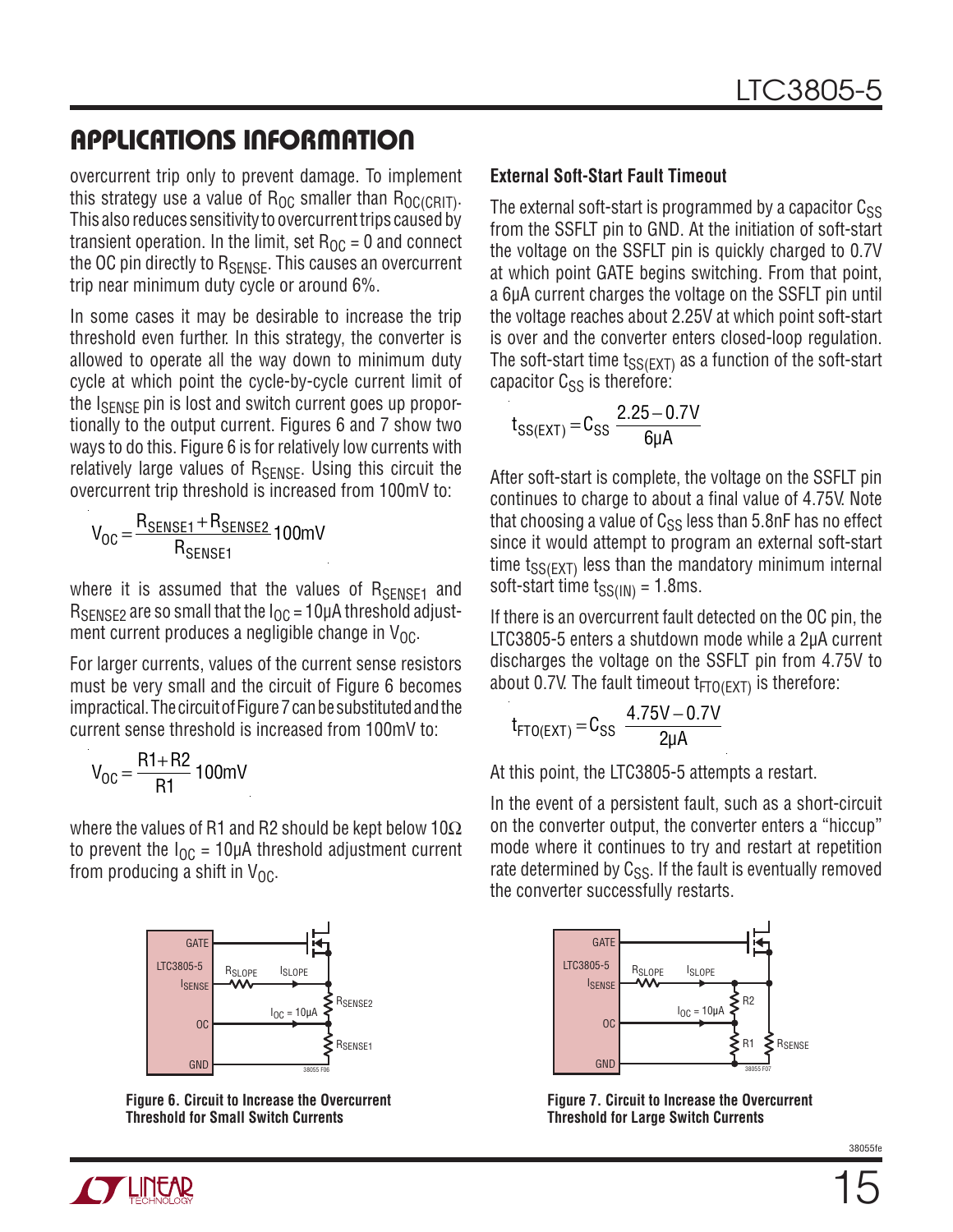## TYPICAL APPLICATIONS



**Figure 8. 5.5V to 40V to 12V/2A SEPIC Converter** 



**Efficiency and Power Loss vs Load Current**

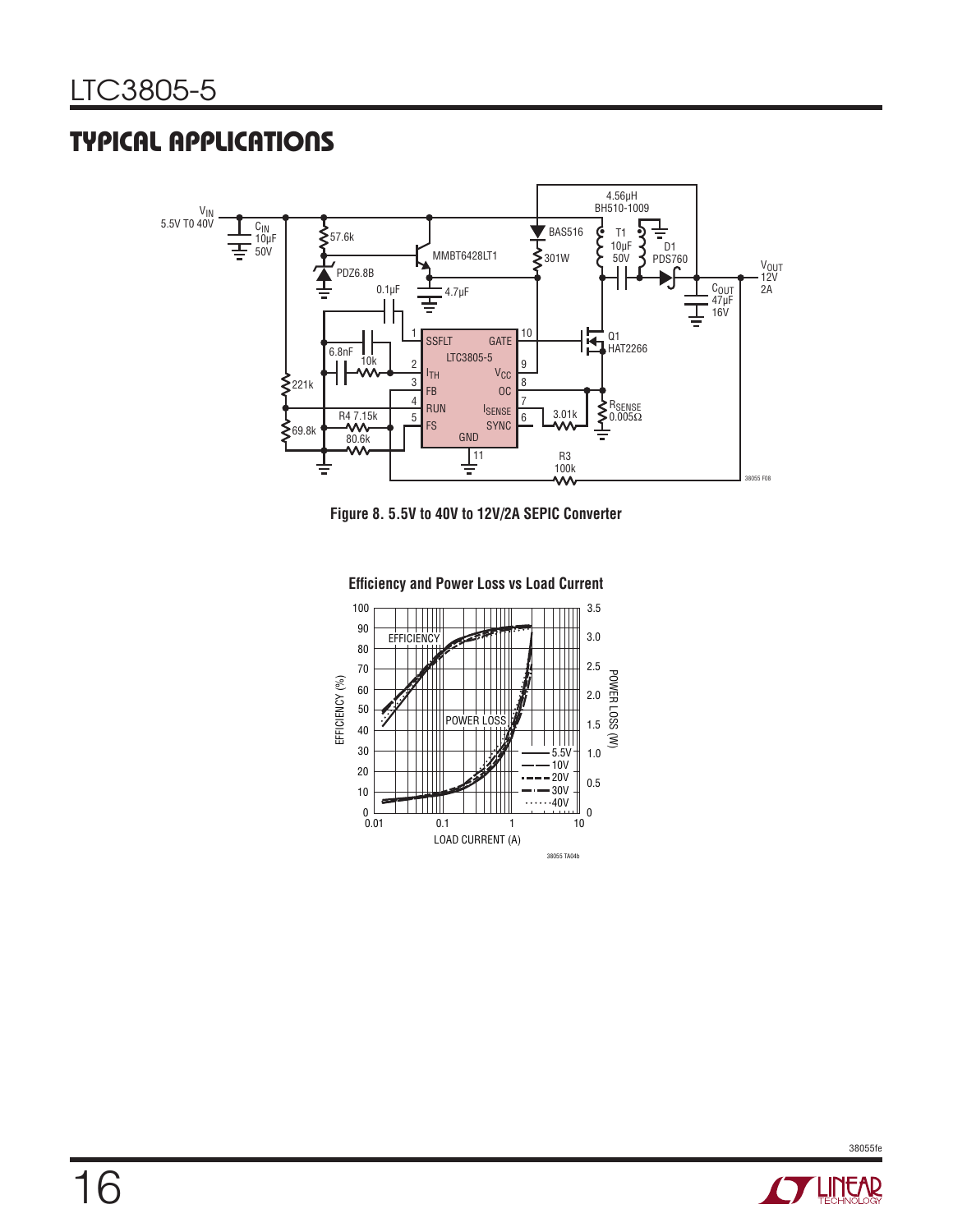### TYPICAL APPLICATIONS







#### **Efficiency and Power Loss vs Load Current and V<sub>IN</sub>**

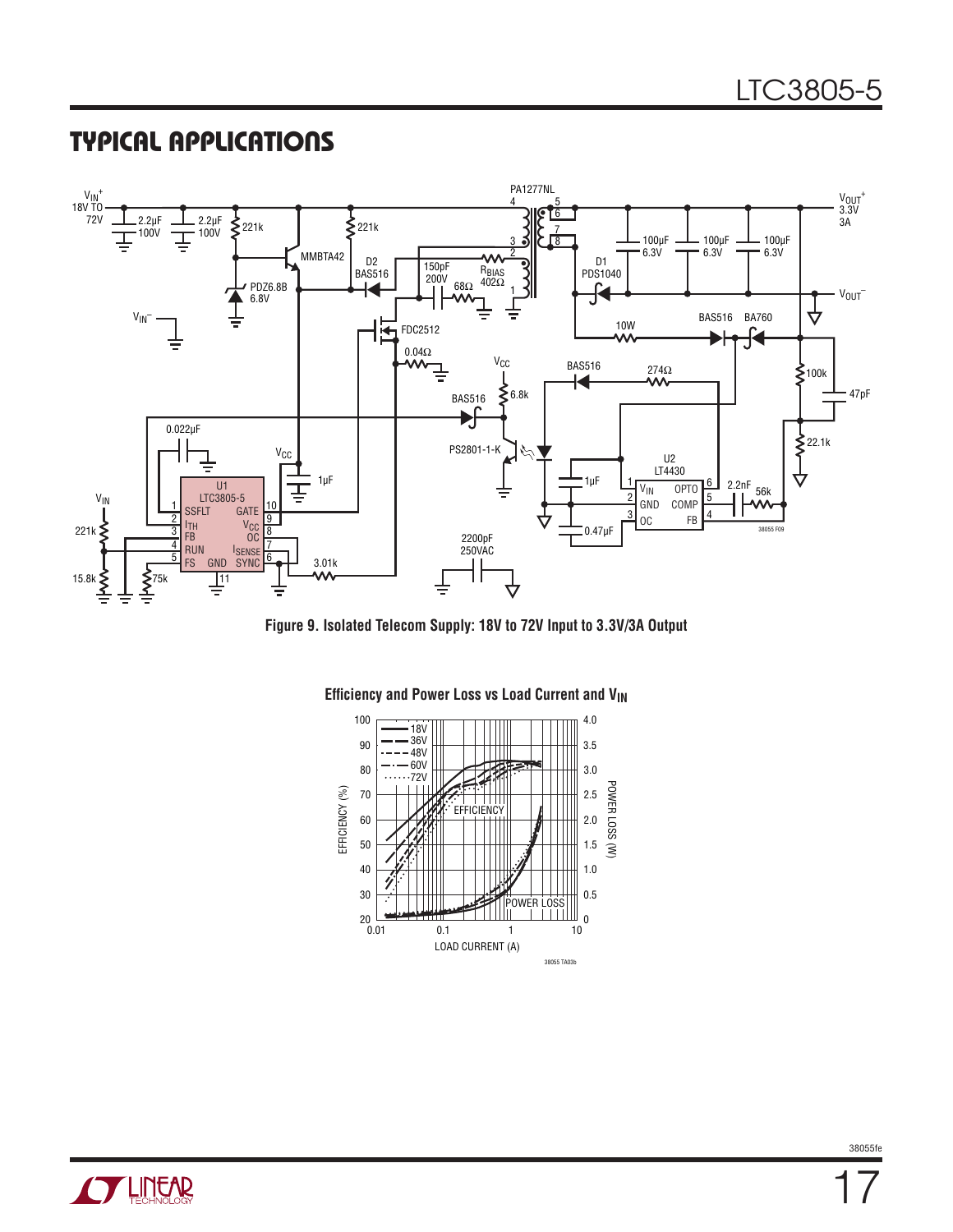## PACKAGE DESCRIPTION



3. DIMENSION DOES NOT INCLUDE MOLD FLASH, PROTRUSIONS OR GATE BURRS.<br>- MOLD FLASH, PROTRUSIONS OR GATE BURRS SHALL NOT EXCEED 0.152mm (.006") PER SIDE<br>4. DIMENSION DOES NOT INCLUDE INTERLEAD FLASH OR PROTRUSIONS.<br>- INTERLE

- 
- 



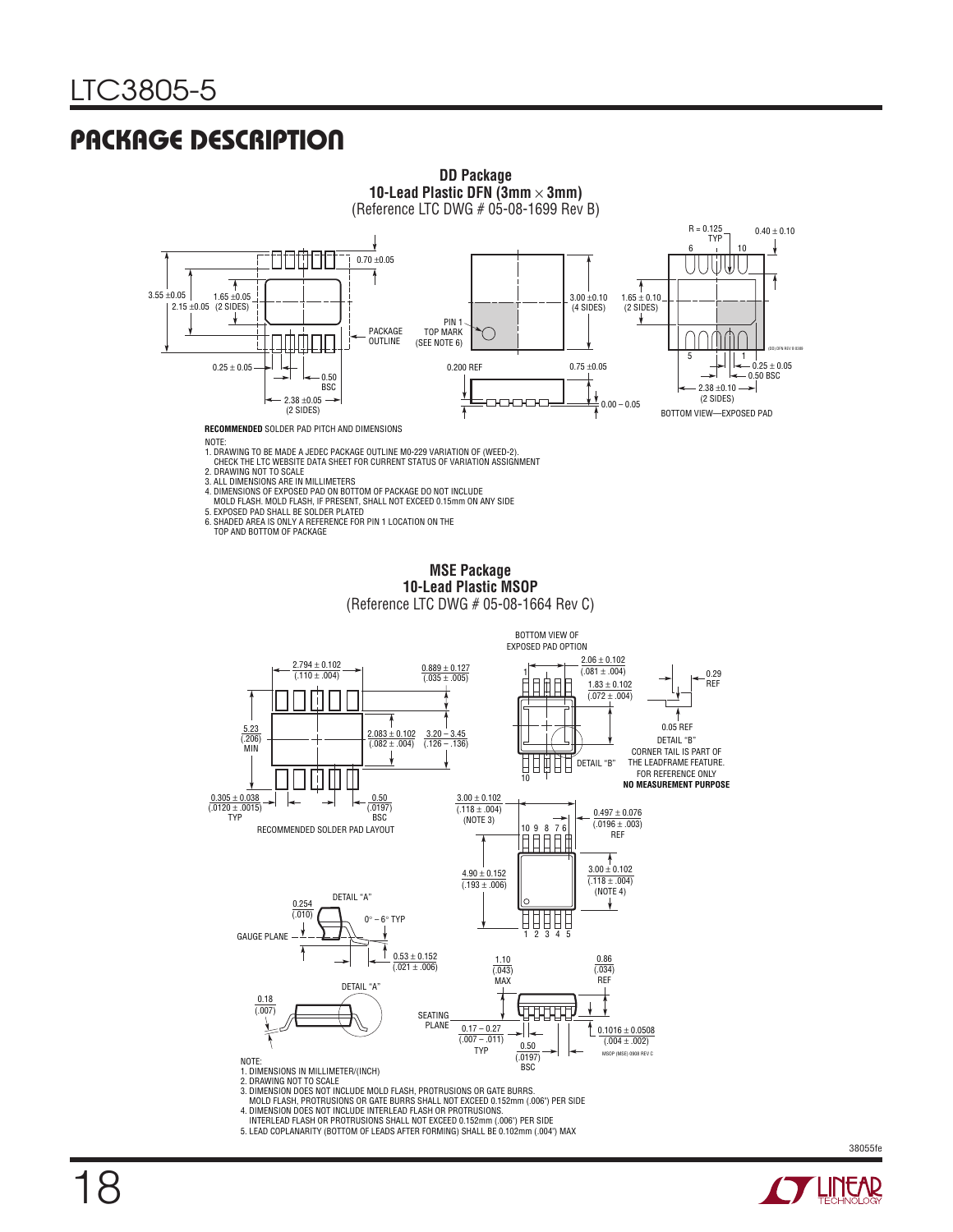### REVISION HISTORY **(Revision history begins at Rev D)**

| <b>REV</b> | <b>DATE</b> | DESCRIPTION                                              | <b>PAGE NUMBER</b> |
|------------|-------------|----------------------------------------------------------|--------------------|
| D          | 04/10       | Updates to Absolute Maximum Ratings                      |                    |
|            |             | <b>Changes to Electrical Characteristics Table</b>       |                    |
|            |             | Updates to Note 2                                        |                    |
|            |             | Update to Pin 11 in Pin Functions                        |                    |
|            |             | Edits to Start-Up Shutdown in Operation Section          | 9                  |
|            |             | Change to Typical Application                            | 17.20              |
|            |             | <b>Updated Related Parts Table</b>                       | 20                 |
|            | 05/11       | Added MP-grade part. Reflected throughout the data sheet | $1 - 20$           |



19